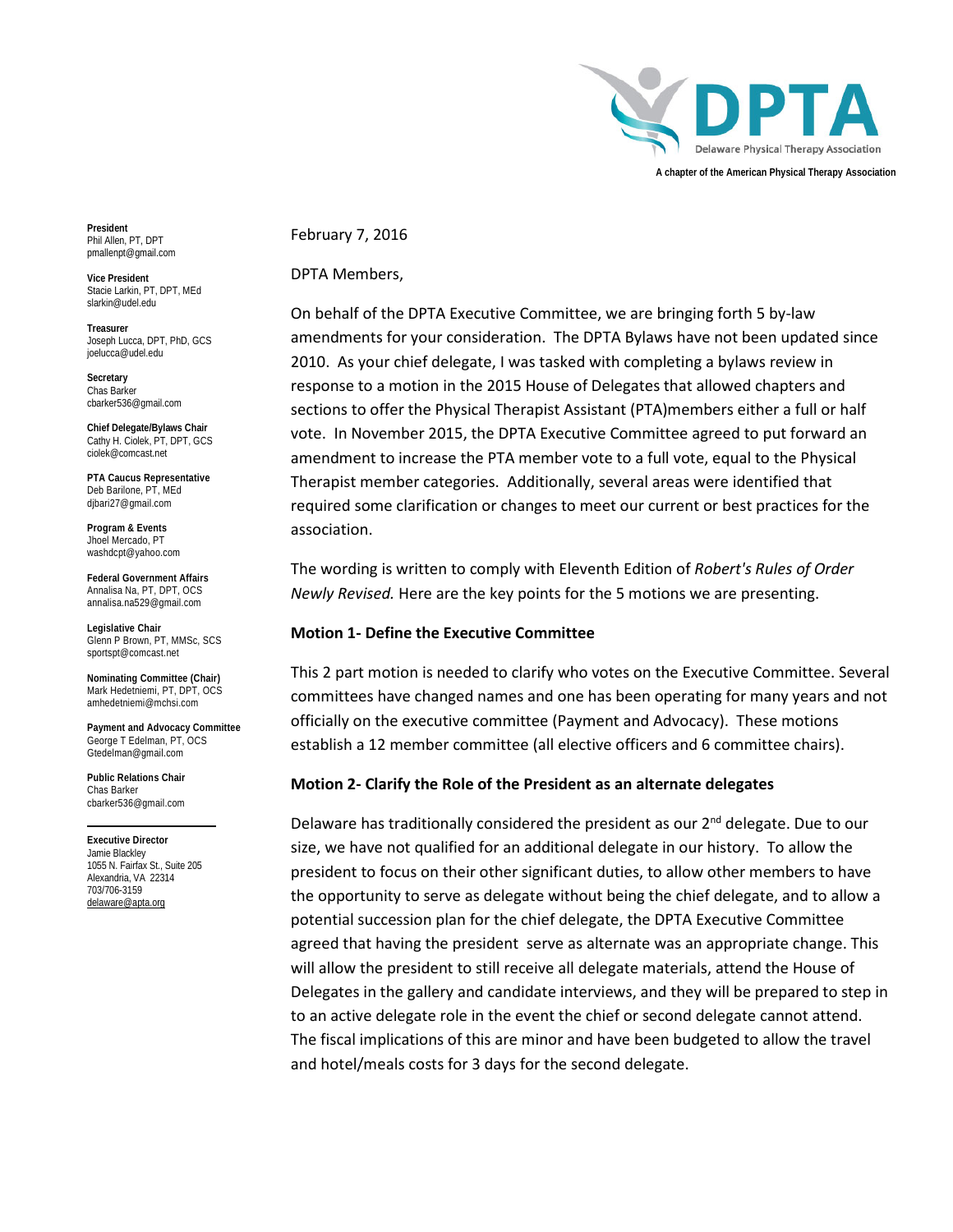

## **Motion 3- Amend the bylaws to reflect current practices**

There were several areas identified that the chapter was not operating in compliance with our existing bylaws. Changing practice to be in compliance was seen as disadvantageous to efficient and effective procedures. Part A- all members who have a vote are eligible to vote for all offices. Part B- DPTA has not used an advisory council for the past 20 years (or more). Part C- someone needs the authority to call an emergency meeting of the executive committee (this previously was not specified). Part D- we did not specify in the election cycles where some non-officer position elections occurred, this amendment adds the nominating committee and additional delegates as appropriate. Part E- The parliamentarian identified that Roberts Rules of Order only allows for regular meetings and special meetings. Our bylaws were not in compliance with "additional meetings".

## **Motion 4- Change the PTA Vote**

This two part motion would allow the PTA member levels to have a full vote on chapter activities. Previously APTA Bylaws only permitted these categories to have one half vote. After the APTA House of Delegates voted in June to allow components to make a choice, the DPTA Executive Committee voted unanimously to change our bylaws to include the full vote on chapter business and elections.

## **Motion 5- Permit PTA members to be eligible to serve on the chapter nominating committee**

In review of the bylaws we found no reason to limit participation on this committee to just the PT members. This committee is voted on by the chapter members and participation by PT or PTA members in our small state was deemed appropriate and welcome.

The Executive Committee welcomes your questions, comments and any concerns prior to the March 8 meeting and vote, please direct these to me at [Ciolek@udel.edu](mailto:Ciolek@udel.edu) or by phone at 302-831-0138.

We hope to see you at the March 8 meeting where we will be voting on these bylaws. Please note- there are no dues changes in these amendments. Sincerely,

Cathy Ciolek, PT, DPT, GCS, CEEAA Chief Delegate, DPTA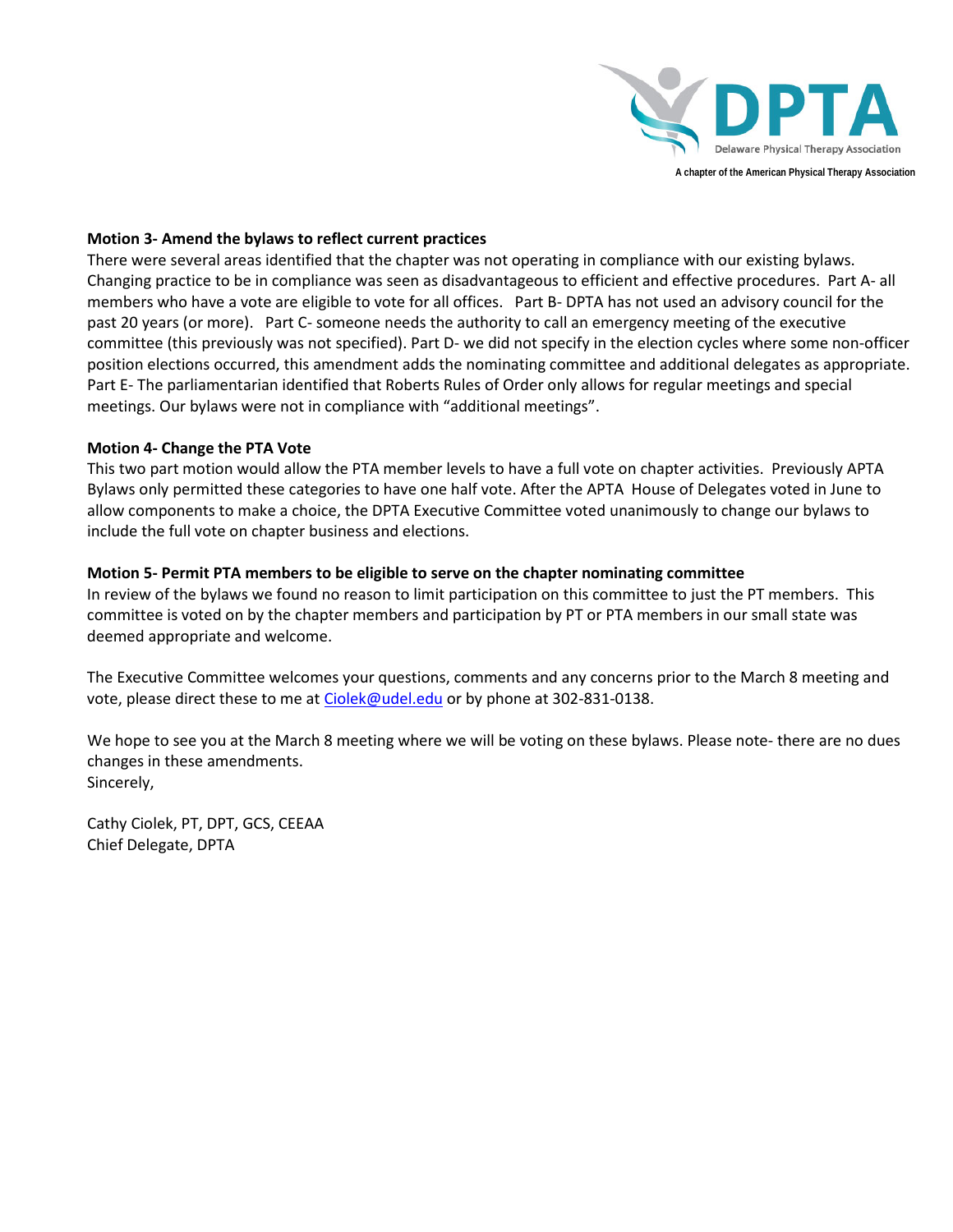Delaware Chapter Bylaw Amendments Proposed:

## **Motion 1-16: AMEND: BYLAWS OF THE DELAWARE PHYSICAL THERAPY ASSOCIATION TO DEFINE THE MEMBERS OF THE EXECUTIVE COMMITTEE**

*Note: Triple asterisks (\* \* \*) indicate language that is not being amended and therefore has not been included in order*10 *to make the document more concise. (Note: This is a motion with 2 conforming amendments - Parts A and B.)* 

PART A

That Bylaws of the Delaware Physical Therapy Association, Article VII. EXECUTIVE COMMITTEE, Section 1 Composition, be amended by substitution:

The officers of the CHAPTER shall be the President, Vice-President, Secretary, Treasurer, Representative to the PTA Caucus and the Chief Delegate. These six officers, the immediate Past-President and all *standing* committee chairpersons shall constitute the Executive Committee.

\*\*\* \*\*\* \*\*\*

PART B

That Bylaws of the Delaware Physical Therapy Association, Article VIII COMMITTEES, Section 4: Standing Committees by amended by substitution.

The following Standing Committees shall be appointed by the Executive Committee and shall serve for two years or until their successors have been appointed and have assumed office. The Chairperson and members of each Committee shall be appointed by the Executive Committee.

- A. Continuing Education Events
- B. Legislative
- C. Public Relations/Newsletter
- D. Membership/Directory
- E. Bylaws
- *F. Payment and Advocacy*

SS: For the purposes of defining a number of the executive committee for voting/quorum we are seeking this be inserted. This will make the official number on the EC 12 (president, vp, secretary, treasurer, chief delegate, representative to the PTA caucus, and 6 standing committee chairs. Additionally, the executive committee believes it was time to officially establish the Payment and Advocacy committee as a Standing Committee as it has been in existence for over 10 years as a special committee. Other changes are editorial in nature and utilized to better reflect the work of those committees. (Example- events committee does continuing education and social events that occur immediately afterwards, we are moving to not having a newsletter and instead using e-blasts and we no longer publish a directory In clarifying the voting members of the executive committee, the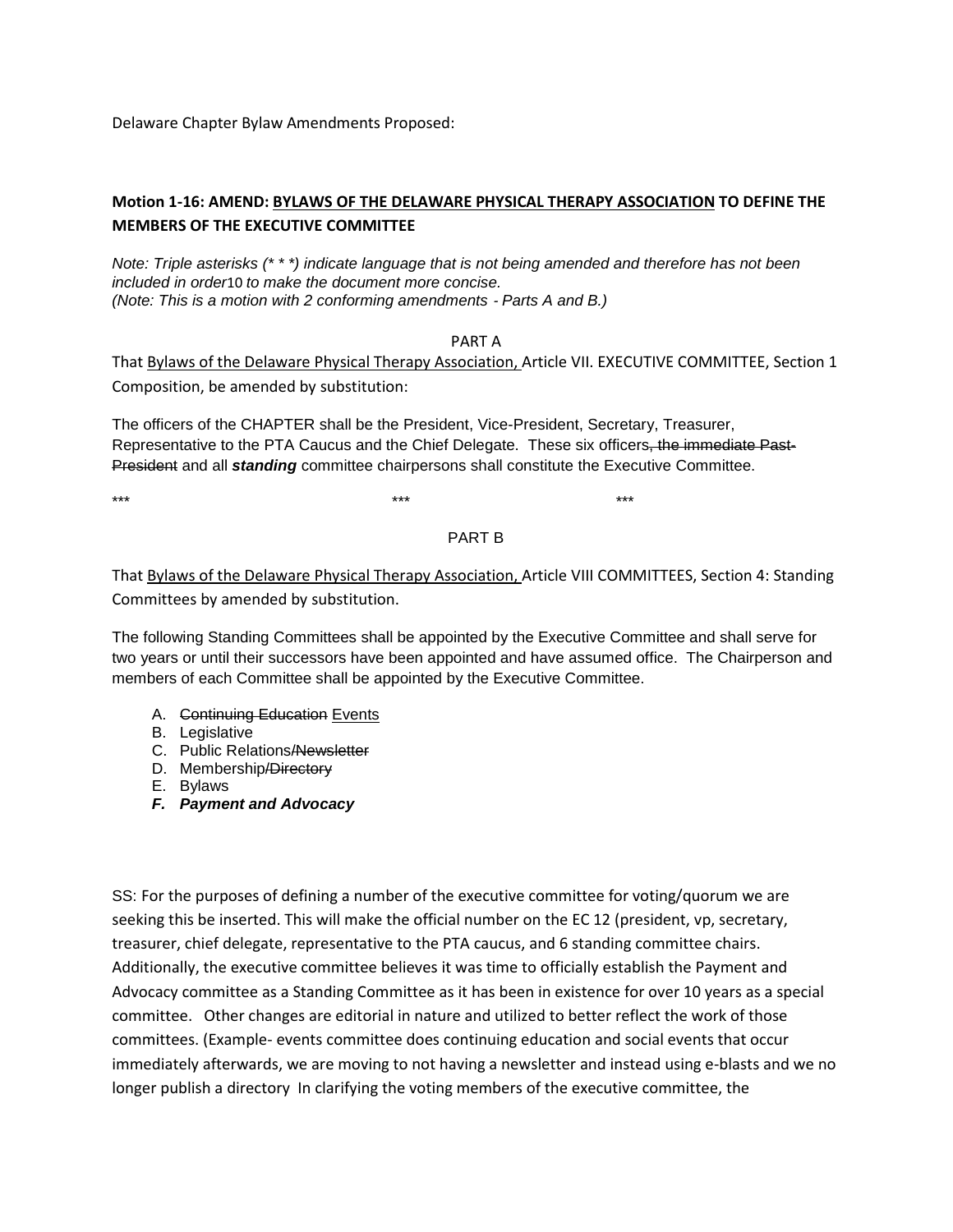parliamentarian suggested that the past-president not have voting rights as they technically have no official duties. This amendment will continue to allow them to serve as an advisor to preserve some historical knowledge and carryover

# **Motion 2-16: AMEND: BYLAWS OF THE DELAWARE PHYSICAL THERAPY ASSOCIATION TO CLARIFY THE ROLE OF THE PRESIDENT AS AN ALTERNATE DELEGATE**

*Note: Triple asterisks (\* \* \*) indicate language that is not being amended and therefore has not been included in order*10 *to make the document more concise. (Note: This is a motion with 3 conforming amendments* ‐ *Parts A-C.)*

PART A

That Bylaws of the Delaware Physical Therapy Association, Article VII. EXECUTIVE COMMITTEE, Section 2 Qualifications, be amended by substitution:

Section 2: Qualifications

Only such members of the CHAPTER as are provided for in the Association bylaws, Article IV, Section 2, Sub-paragraph B.(3).b, who have been members in good standing for a period of at least two years immediately preceding their election, and who have consented to serve, are eligible for election to office. Physical Therapist, Retired Physical Therapist, Life Physical Therapist, Physical Therapist Assistant, Retired Physical Therapist Assistant, and Life Physical Therapist Assistant of the ASSOCIATION and who have consented to serve shall be eligible for election to the offices of Secretary and Treasurer. Only a Physical Therapist shall be eligible for election to the office of Chief Delegate. The President, who also serves as Delegate, and the Vice-President, who may succeed to the presidency if vacated, shall only be a Physical Therapist, Retired Physical Therapist, or Life Physical Therapist of the ASSOCIATION. *Only a Physical Therapist Member shall be eligible for election to the office of Chief Delegate, Delegate, President, who also serves as an alternate Delegate, and the Vice-President, who may succeed to the presidency if vacated. Only physical therapists assistant members may serve as the representative to the PTA Caucus.*

*\*\*\* \*\*\* \*\*\**

# *PART B*

That Bylaws of the Delaware Physical Therapy Association, Article VII. EXECUTIVE COMMITTEE, Section 4 Duties of Elected Officers, be amended by inserting *alternate* so that it reads:

Section 4: Duties of Elected Officers

In addition to the rights and duties as members of the Executive Committee the officers shall have the following specified rights and duties:

A. The President shall serve as official spokesperson of the CHAPTER and shall preside at all meetings of the CHAPTER and Executive Committee; and shall be an ex-officio member of all committees except the Nominating and Ethics Committee.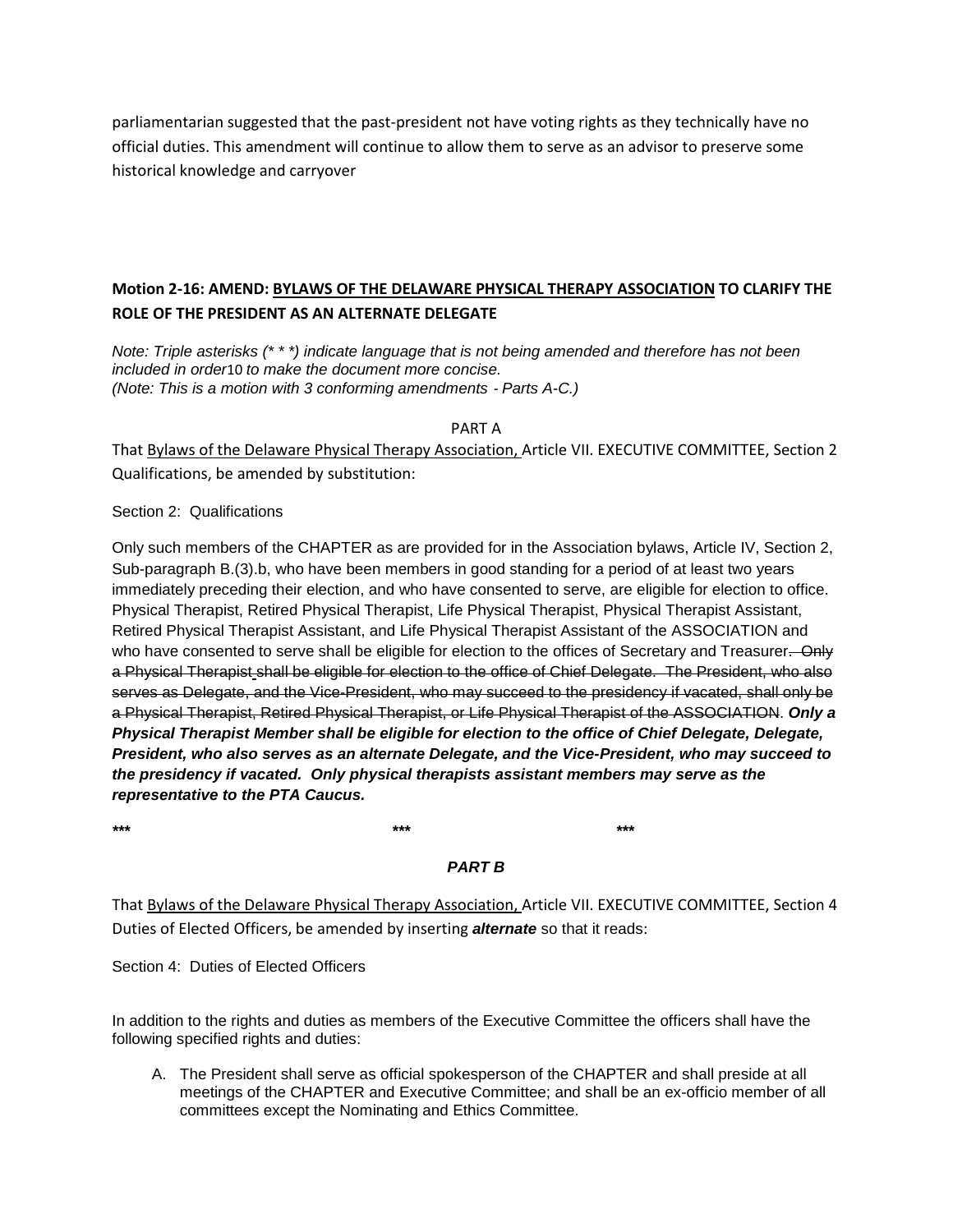- B. The President shall serve as *alternate* Delegate to the APTA House of Delegates
- C. The Vice-President shall assist the President in the discharge of his/her duties and assume the duties of the President in his/her absence.
- D. The Secretary shall record the minutes of all meetings of the CHAPTER, and the Executive Committee and shall maintain the CHAPTERS file of records and official correspondence. The Secretary shall maintain an accurate roster of current members. The Secretary shall submit a copy for the minutes of all membership meetings and election results to the ASSOCIATION headquarters within 30 days.
- E. The Treasurer shall be custodian of all funds of the CHAPTER and shall prepare an annual budget to be approved by the Executive Committee; serve as chair-person of the Finance Committee; disburse payments only upon approval of the Executive Committee; keep a true and accurate account of al receipts and disbursements in a book which shall be the property of the CHAPTER; make a written report the CHAPTER at the Annual Meeting and to the Executive Committee, upon request, and such other reports as may be required.
- F. The Chief Delegate shall perform such duties as specified elsewhere in these Bylaws.
- G. The Representative to the PTA Caucus shall attend the annual meeting of the representative body of the National Assembly; represent the CHAPTER on such matters as ordered by the Executive Committee; provide a written report of information from meeting to the Executive Committee.

*\*\*\* \*\*\* \*\*\**

## *PART C*

That Bylaws of the Delaware Physical Therapy Association, Article IX. DELEGATES TO THE ASSOCIATION'S HOUSE OF DELEGATES, Section 3 Section and Terms be amended by substitution:

#### Section 3: Section and Terms

In odd numbered years, the CHAPTER shall elect the chief delegate. The President, who is elected in the even numbered years, will serve as the *alternate* Delegate. At the time in which the CHAPTER is entitled to additional delegates, such delegates will be elected in the even numbered years. *Additional delegate(s) will be elected in the even numbered years.* If any delegate to whom the CHAPTER is entitled is not able to attend the House of Delegates, the CHAPTER shall confer on the chief delegate the right to cast the vote or votes of the delegate not attending *unless an alternate delegate is present.* If the Chief Delegate is unable to attend a session of the House of Delegates, the delegates attending will select an Acting Chief Delegate to assume his/her duties. A CHAPTER delegate may not in the same year serve as a section delegate.

SS: For decades the DPTA has had 2 delegates in the APTA House of Delegates. Per our bylaws, these are the chief delegate elected by the members and the president serving as the second delegate. Originally designed as a cost saving mechanism (since the chapter is funding the president to attend meetings that coincide with the HOD) it has led to a challenge for developing future delegates as no one can serve as a general delegate. Often, someone is elected to the position of chief delegate without having ever served as a delegate. In order to foster greater member involvement in APTA governance and to create a leadership transition so members can serve as delegate before having to assume the chief position, the executive committee felt it was beneficial to have the president serve as alternate. This way they will be prepared for the house and familiar with the issues, without necessarily having to take on all the added duties of the full delegate position. This may lessen some of the responsibilities of president and encourage others to consider this role.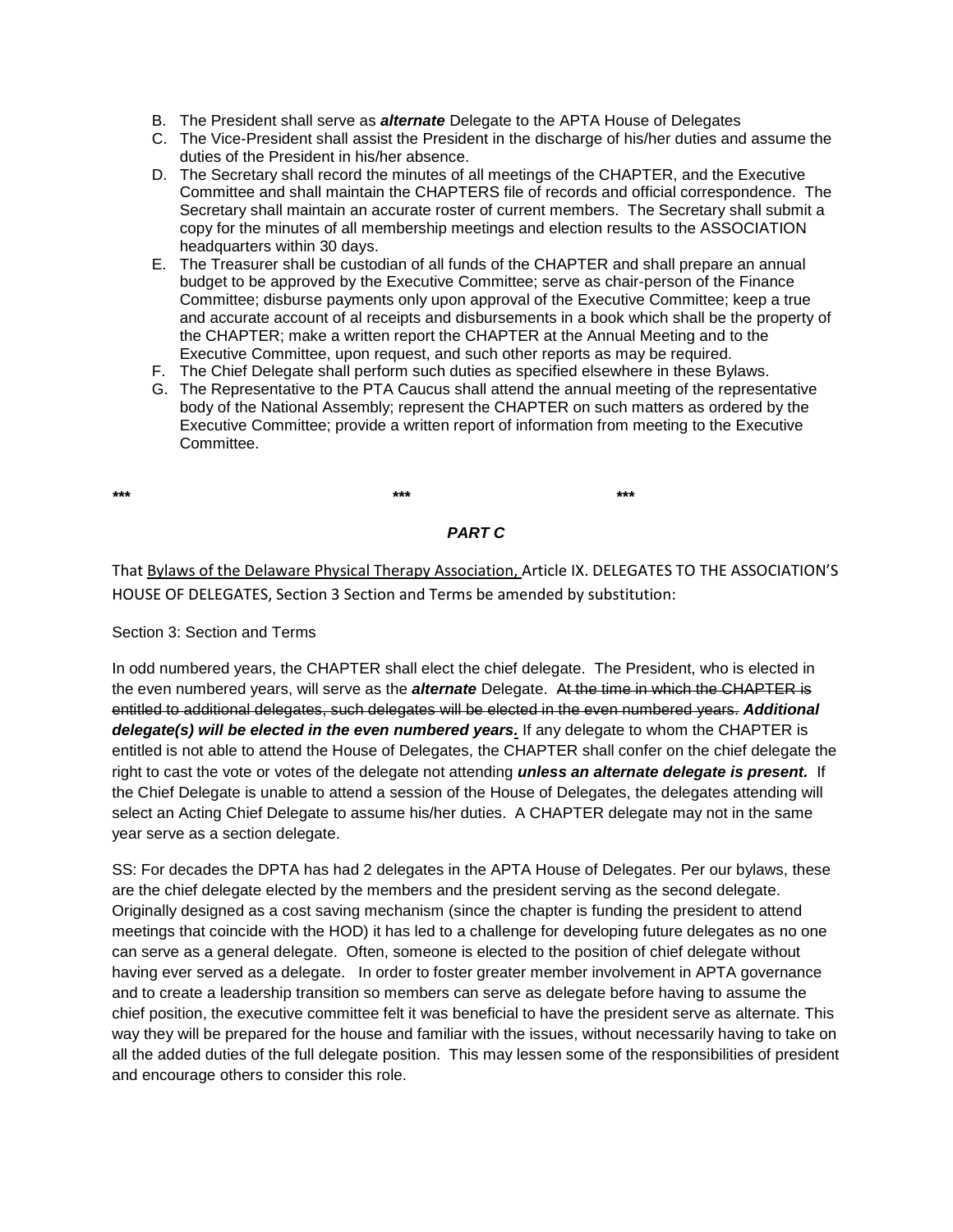# **Motion 3-16: AMEND: BYLAWS OF THE DELAWARE PHYSICAL THERAPY ASSOCIATION TO REFLECT CURRENT PRACTICES**

*Note: Triple asterisks (\* \* \*) indicate language that is not being amended and therefore has not been included in order*10 *to make the document more concise. (Note: This is a motion with 3 conforming amendments* ‐ *Parts A-E.)*

PART A

That Bylaws of the Delaware Physical Therapy Association, Article VII. EXECUTIVE COMMITTEE, be amended by substitution:

## Section 2: Qualifications

The President, Representative to PTA Caucus, and Secretary shall be elected in even numbered years and shall serve for a term of two years of until the election of their successors. The Representative to the PTA Caucus is elected by Physical Therapist Assistant, Life Physical Therapist Assistant and Retired Physical Therapist Assistant members. The Chief Delegate, Vice-President, and Treasurer shall be elected in odd numbered years and shall serve for a term of two years of until the election of their successors.

*\*\*\* \*\*\* \*\*\**

PART B

That Bylaws of the Delaware Physical Therapy Association, Article VII. EXECUTIVE COMMITTEE, Section 3 Duties of the Executive Committee, be amended by deleting in its entirety the current F**.** *Appoint, subject to the approval of the voting members of the CHAPTER, an advisory Council of three or more members who shall serve for two years or until the election of new CHAPTER officers and appointment of new Advisory Council.* 

Section 3: Duties of the Executive Committee

The Executive Committee shall:

- A. Carry out the mandates and policies of the CHAPTER as determined by membership.
- B. Have full power and authority to perform all acts and to transact all business for and on behalf of the CHAPTER, subject only to the provisions of these Bylaws, the ASSOCIATION'S Bylaws and all resolutions and enactments of the membership.
- C. Approve the annual budget prepared by the Treasurer, authorize expenditures of funds and appoint a committee of three members to audit the Treasurer's accounts or have the accounts audited by a certified pubic accountant.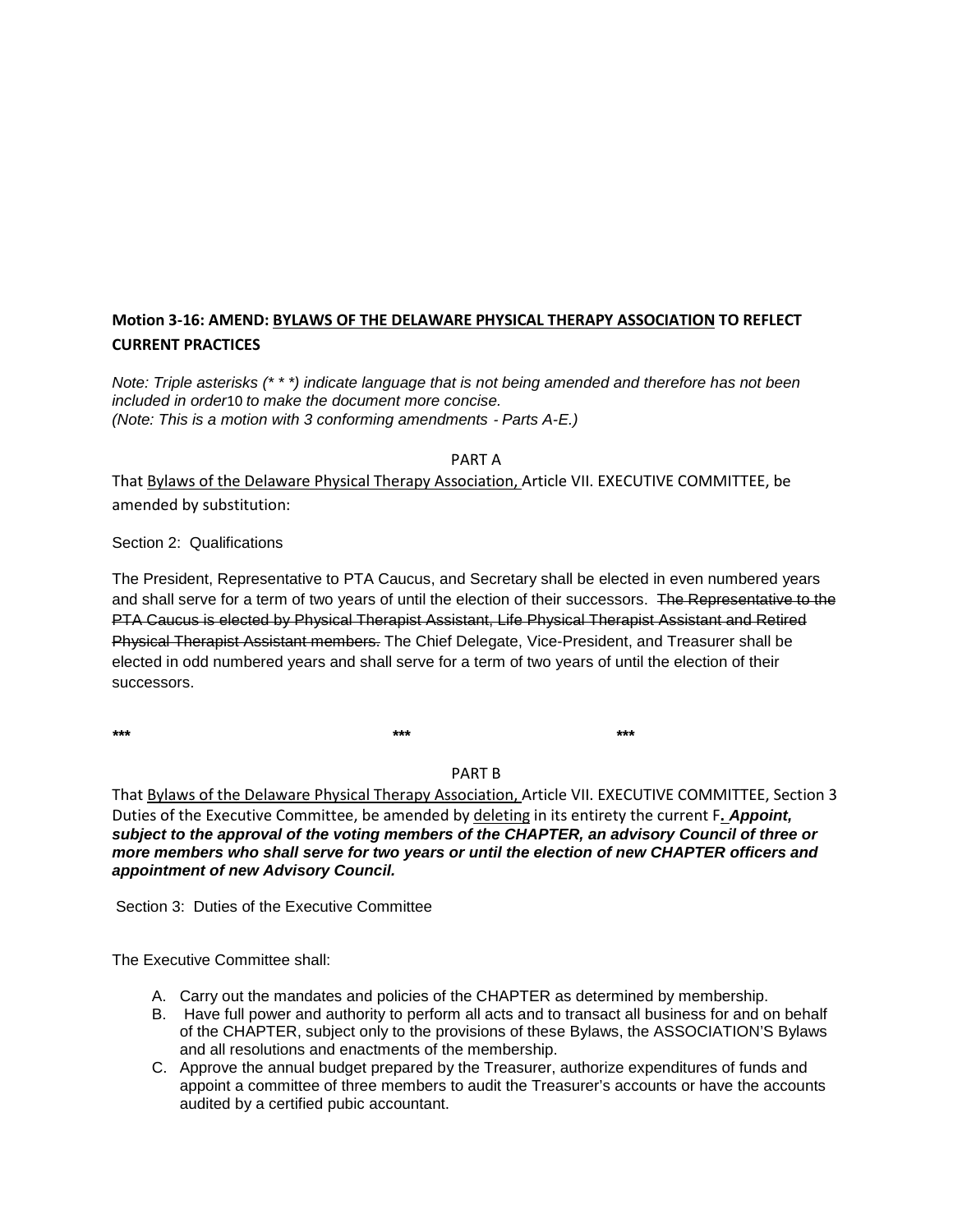- D. Create special committees, and direct the activities of the special and standing committees, except the nominating and ethics committees.
- E. Bring before the members of the CHAPTER at any regular o special meeting or by correspondence, communications from the ASSOCIATION for their information, opinion, and/or vote.
- F. Appoint, subject to the approval of the voting members of the CHAPTER, an advisory Council of three or more members who shall serve for two years or until the election of new CHAPTER officers and appointment of new Advisory Council.
- G. Verify the proper membership category of all members of the CHAPTER.
- H. Submit, as individual officers and committee chairperson, written annual reports at the annual meeting of the CHAPTER.
- I. Submit, as a group, an annual report of CHAPTER activities and fiscal status to the Board of Directors of the ASSOCIATION, and other such reports as may be requested.
- J. Appoint the Chairman of all Standing and Special Committees, except the Nominating and Finance Committees, and fill all vacancies on the Executive Committee when they exist, except the office of the President.

\*\*\* \*\*\* \*\*\*

## PART C

That Bylaws of the Delaware Physical Therapy Association, Article VII. EXECUTIVE COMMITTEE, Section 6 Meeting of the Executive Committee by amended by inserting "by the President" so that it would read:

## Section 6: Meeting of the Executive Committee

The Executive Committee shall meet at least twice annually and at such other times as may be necessary to conduct the business of the CHAPTER. Except when emergency meetings are called *by the*  **President**, written notice of the meetings of the Executive Committee shall be send out to its members at least ten days prior to the date of the meeting. The presence of five members shall constitute a quorum for the Executive Committee. A Special Meeting must be called upon written petition of 50 percent of the Executive Committee.

*\*\*\* \*\*\* \*\*\**

# PART D

That Bylaws of the Delaware Physical Therapy Association, Article X. ELECTIONS, be amended by inserting in E. a sentence at the end that reads: *Additionally, non-officer positions shall be elected including nominating committee members and delegates as previously described.*

E. The designated Officers of the Chapter shall be elected on a rotational basis.

The President, Representative to the PTA Caucus, and Secretary shall be elected in even numbered years.

The Chief Delegate, Vice President, and Treasurer shall be elected in odd numbered years.

## *Additionally, non-officer positions shall be elected including nominating committee members and delegates as previously described.*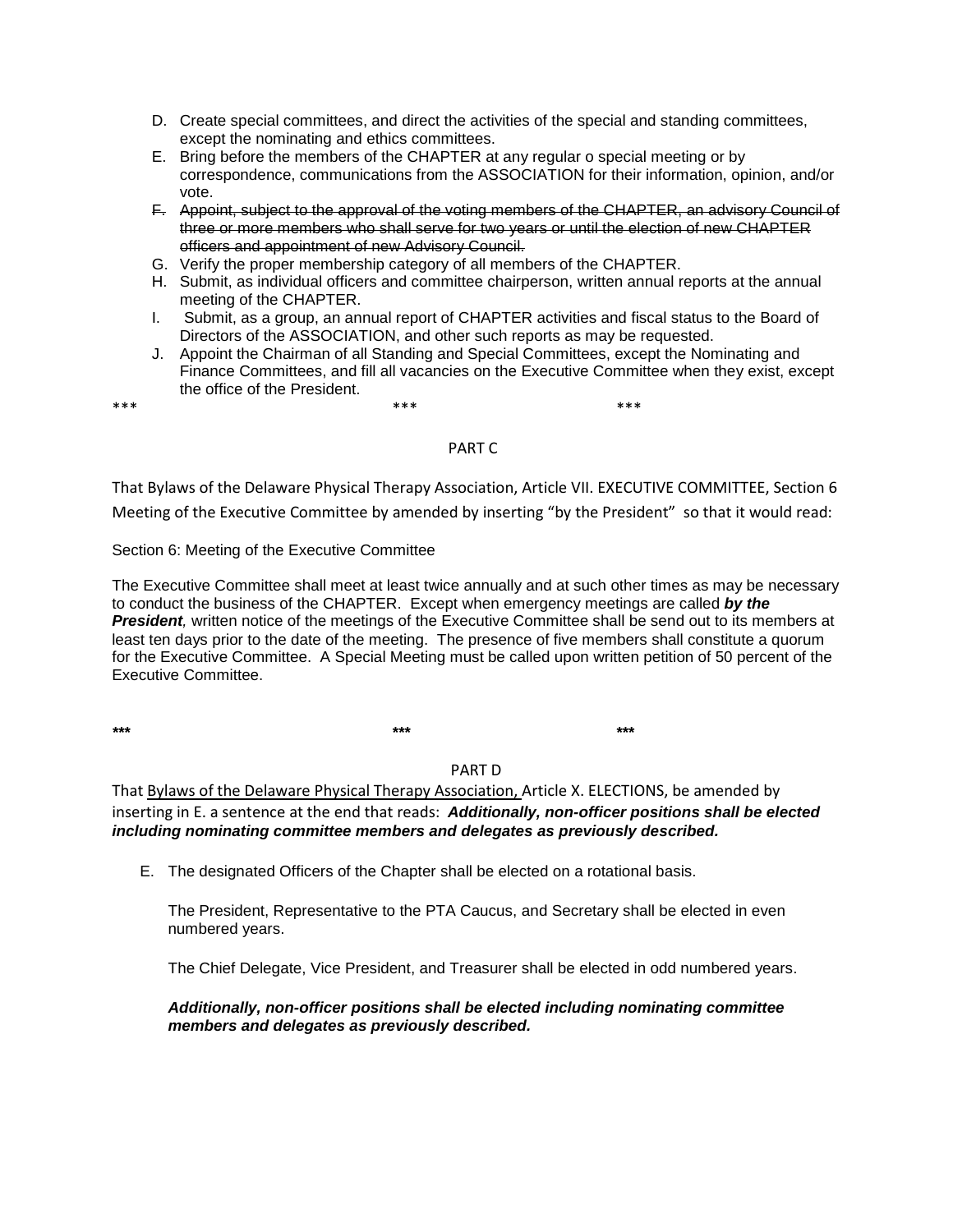*\*\*\* \*\*\* \*\*\**

#### PART E

That Bylaws of the Delaware Physical Therapy Association, Article VI. MEETINGS- NUMBER AND QUORUM be amended by substitution:

Section 1: Numbers of Meetings

A minimum of four regular meetings hall be held during the fiscal year and such additional meetings as are necessary may be called by the President. Written notice of all meetings shall be send to all members at least ten days prior to the date of the meeting.

The last meeting of the fiscal year will be the annual meeting of the CHAPTER.

A special meeting *may be called by president or* must be called upon written petition of 50 percent of the membership.

SS: In reviewing the bylaws and in consultation with APTA parliamentarian, the executive committee noted that there were areas that we had not been operating in compliance with what is written in the bylaws. First to the best of our executive director and historical memory of the current executive committee, all member votes are tallied for all positions. No class of membership was restricted from voting for any office. The second issue, again to the best of our combined historic knowledge- no one can recall there every having been an advisory council. Our newly elected treasurer has been active in the chapter for over 30 years and could not recall this having been utilized or even created. The third issue is simply to clarify that the nominating committee should also solicit and slate nominating committee members and delegate(s) who are not members of the executive committee. In part D, the parliamentarian believes that original wording creates a new category of meetings outside Roberts Rules of Order so this change clarifies there are regular meetings and special meetings and not a third category.

## **Motion 4-16: AMEND: BYLAWS OF THE DELAWARE PHYSICAL THERAPY ASSOCIATION TO CHANGE THE PTA VOTE**

*Note: Triple asterisks (\* \* \*) indicate language that is not being amended and therefore has not been included in order*10 *to make the document more concise. (Note: This is a motion with 3 conforming amendments* ‐ *Parts A-E.)*

Part A

That Bylaws of the Delaware Physical Therapy Association, Article IV. MEMBERSHIP, be amended in Section 2: Rights and Privileges of Members by inserting "*Physical Therapist, Retired Physical Therapist, Life Physical Therapist, Physical Therapist Assistant, Retired Physical Therapist*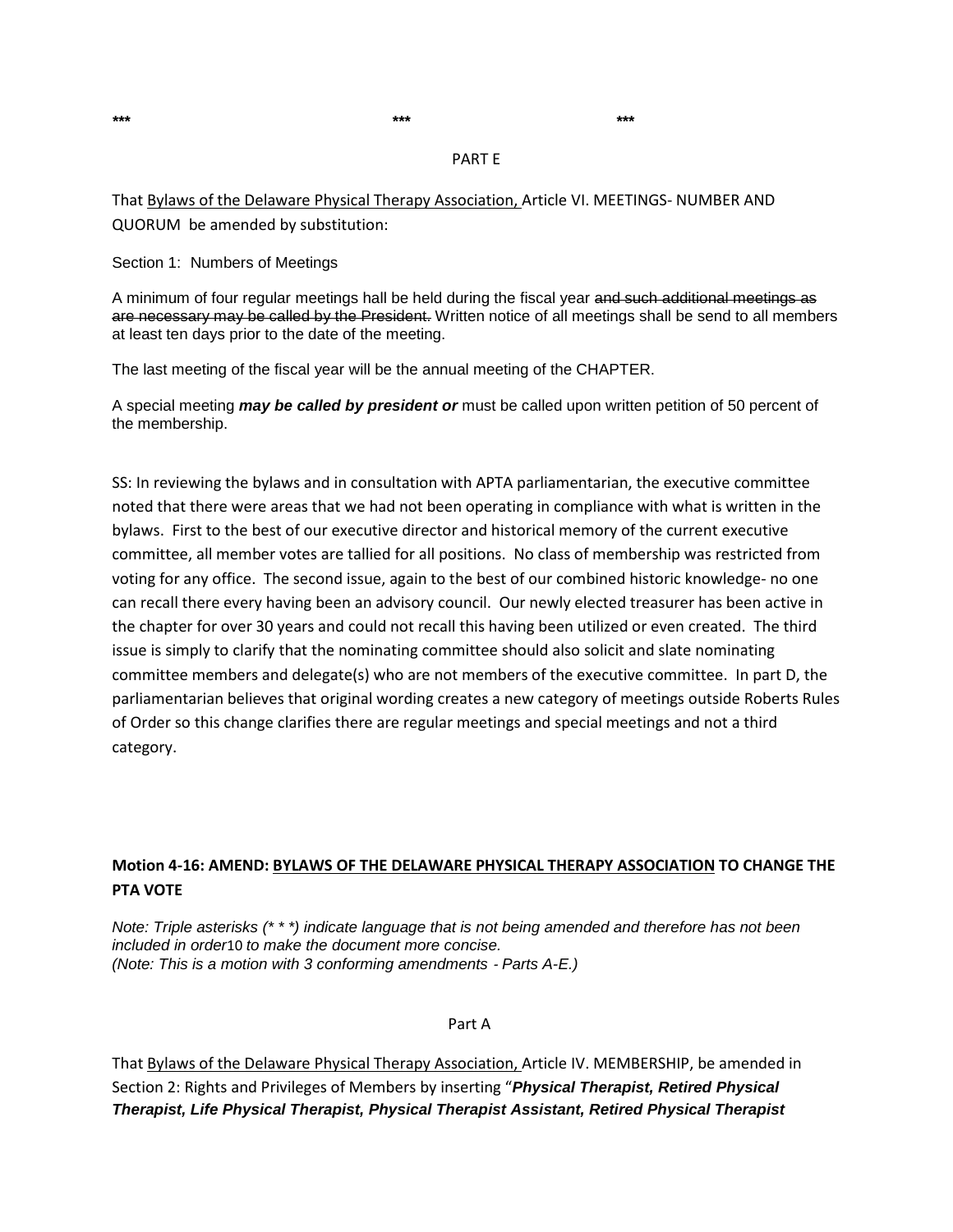## *Assistant, and Life Physical Therapist Assistant members shall have 1 vote at Chapter membership meetings and any authorized absentee voting."* so that it would read:

Section 2: Rights and Privileges of Members

The rights and privileges of the CHAPTER'S members shall be identical to those established in the ASSOCIATION'S bylaws. *Physical Therapist, Retired Physical Therapist, Life Physical Therapist, Physical Therapist Assistant, Retired Physical Therapist Assistant, and Life Physical Therapist Assistant members shall have 1 vote at Chapter membership meetings and any authorized absentee voting.*

*\*\*\* \*\*\* \*\*\**

#### Part B

That Bylaws of the Delaware Physical Therapy Association, Article X. ELECTIONS, be amended in letter B by **deleting** the word *half* so that it would read:

B. Physical Therapist, Retired Physical Therapist, and Life Physical Therapist members shall have one vote. Physical Therapist Assistant, Retired Physical Therapist Assistant, and Life Physical Therapist Assistant members shall each have one half-vote.

SS: APTA House of Delegates voted in June 2015 to allow the PTA categories to have a range of one half to one full vote. The executive committee felts strongly that Delaware should allow the PTA member categories to have a full vote in chapter elections. These two changes are required to allow the PTA a full vote in elections (Part B) and for other chapter business (Part A).

# **Motion 5-16: AMEND: BYLAWS OF THE DELAWARE PHYSICAL THERAPY ASSOCIATION TO PERMIT PTA MEMBERS TO BE ELEGIBLE TO SERVE ON CHAPTER NOMINATING COMMITTEE**

That Bylaws of the Delaware Physical Therapy Association, Article VIII. COMMITTEES, Section 1 Nominating Committee, be amended by inserting*: Physical Therapist Assistant, Retired Physical Therapist Assistant or Life Physical Therapist Assistant* so that it reads:

A. The Nominating Committee shall consist of three Physical Therapist, Retired Physical Therapist, or Life Physical Therapist, *Physical Therapist Assistant, Retired Physical Therapist Assistant or Life Physical Therapist Assistant* members elected by voting members. Each committee member will serve for a term of three years; terms shall not expire simultaneously; thus one member of the Nominating Committee shall be elected annually. No committee member shall serve for more than one consecutive term. Only those who have been members of the CHAPTER for at least two years preceding election will be eligible to serve on the Nominating Committee.

SS: This motion would allow the various PTA member classes to be eligible to serve on the chapter nominating committee. As there are several positions on the executive committee that a PTA may serve (secretary, treasurer, representative to the PTA caucus) having PTA's eligible to be on the nominating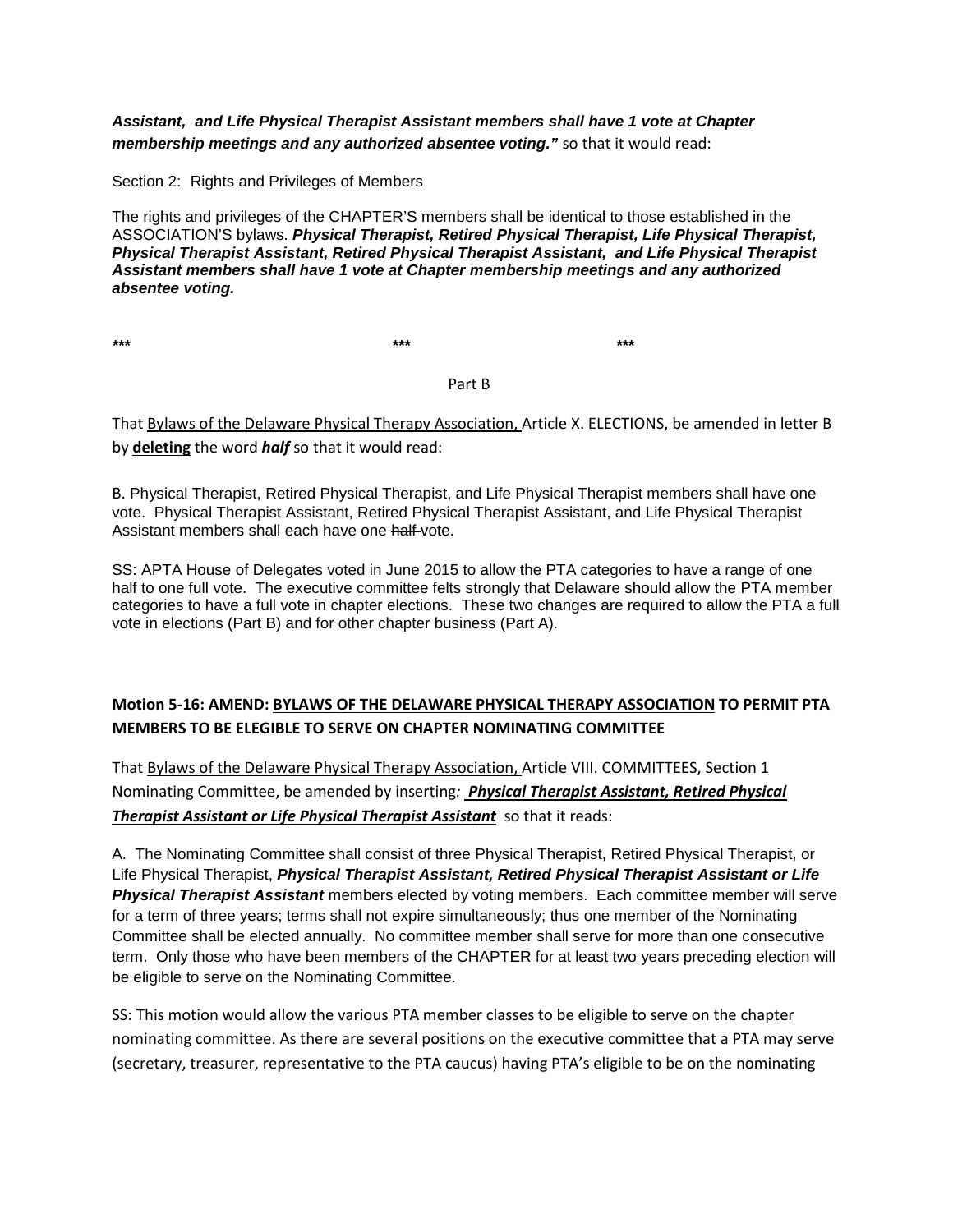committee certainly follows our philosophy of engaging PTA members. There is no requirement that a PTA serve in this role, only that they are eligible to be slated and elected by the membership.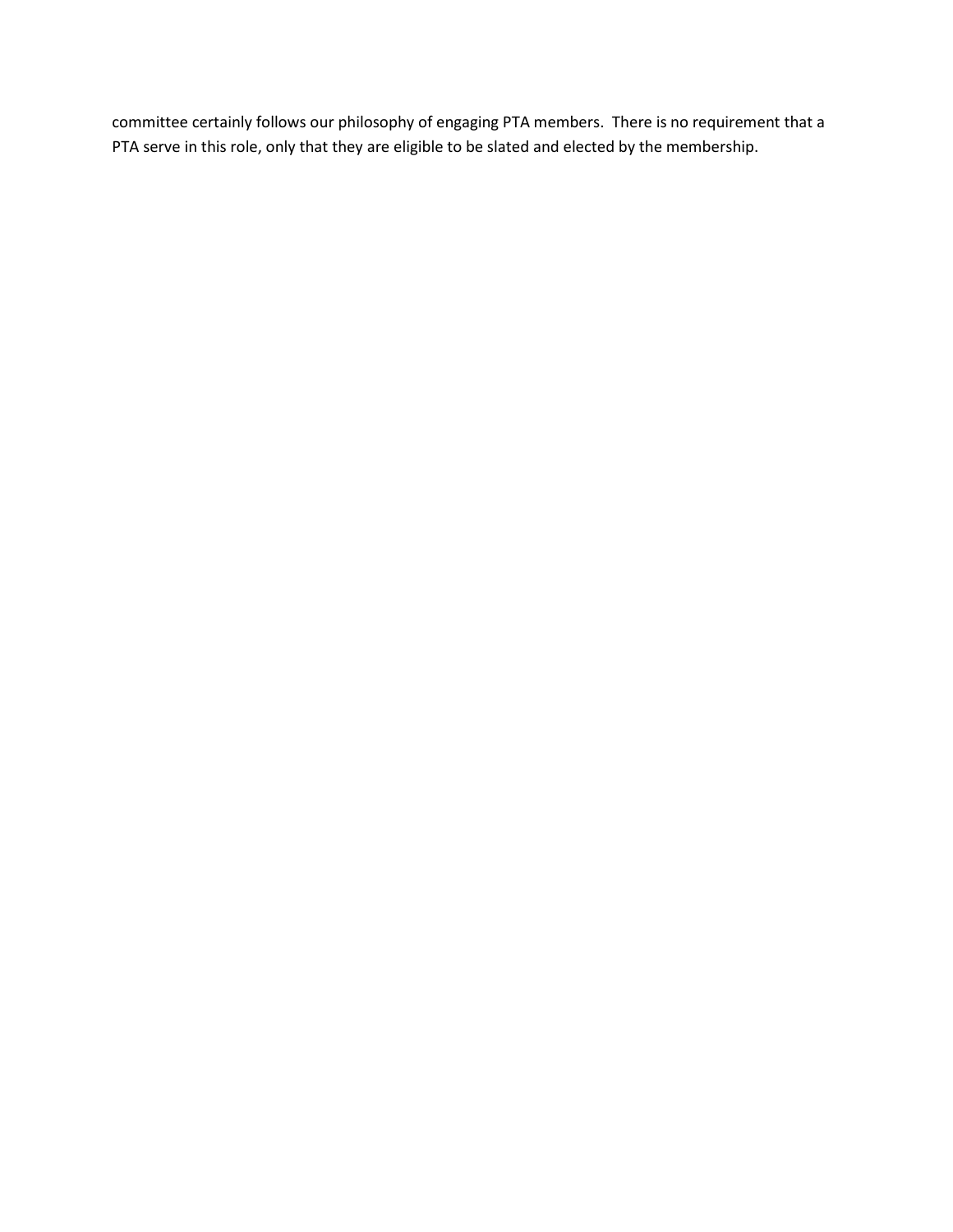## 1 **BYLAWS OF THE DELAWARE PHYSICAL THERAPY ASSOCIATION**

## 3 **DRAFT JANUARY 2016**

#### 5 **ARTICLE I: NAME AND RELATIONSHIP TO AMERICAN PHYSICAL THERAPY**  6 **ASSOCIATION**

8 The name of the organization is DELAWARE PHYSICAL THERAPY ASSOCIATION. It is a component chapter of the American Physical Therapy Association. chapter of the American Physical Therapy Association.

## 11 **ARTICLE II: OBJECT**

13 The Delaware Physical Therapy Association, hereinafter referred to as the CHAPTER, shall be a Chapter 14 of the American Physical Therapy Association. hereinafter referred to as the ASSOCIATION. of the American Physical Therapy Association, hereinafter referred to as the ASSOCIATION.

## 17 **ARTICLE III: FUNCTIONS**

- 19 A. The functions of the CHAPTER shall be the same as the functions of the ASSOCIATION as<br>20 established in the by-laws. 20 established in the by-laws.<br>21 B. Promote legislation to prote
- 21 B. Promote legislation to protect the interest of the public and the rights of the ASSOCIATION members. members.

## 24 **ARTICLE IV: MEMBERSHIP**

Section 1: Categories and Qualifications of Members

28 The CHAPTER membership categories and qualifications for Physical Therapist, Retired Physical<br>29 Therapist, Life Physical Therapist, Student Physical Therapist, Physical Therapist Assistant, Retire 29 Therapist, Life Physical Therapist, Student Physical Therapist, Physical Therapist Assistant, Retired<br>30 Physical Therapist Assistant, Life Physical Therapist Assistant, and Student Physical Therapist Assis 30 Physical Therapist Assistant, Life Physical Therapist Assistant, and Student Physical Therapist Assistant shall be the same as those of the ASSOCIATION.

33 In addition, the CHAPTER shall maintain a single Corresponding Member category with rights and 34 Intivileges as stated in the ASSOCIATION by laws. privileges as stated in the ASSOCIATION bylaws.

Section 2: Rights and Privileges of Members

38 The rights and privileges of the CHAPTER'S members shall be identical to those established in the 39 ASSOCIATION'S bylaws. Physical Therap 39 ASSOCIATION'S bylaws. *Physical Therapist, Retired Physical Therapist, Life Physical Therapist,*  40 *Physical Therapist Assistant, Retired Physical Therapist Assistant, and Life Physical Therapist*  41 *Assistant members shall have 1 vote at Chapter membership meetings and any authorized*  absentee voting.

Section 3: Admission to Membership

Admission to CHAPTER membership is by assignment by the ASSOCIATION'S Board of Directors.

Section 4: Good Standing

50 An individual member is in good standing within the meaning of these Bylaws if the member is in good 51 standing in the ASSOCIATION. standing in the ASSOCIATION.

Section 5: Disciplinary Action

55 Any member of the CHAPTER who is suspended by the ASSOCIATION shall have their membership<br>56 privileges suspended from the ASSOCIATION and from the CHAPTER. Any member who is expelled 56 privileges suspended from the ASSOCIATION and from the CHAPTER. Any member who is expelled 57 from membership in the ASSOCIATION shall be expelled from CHAPTER membership. from membership in the ASSOCIATION shall be expelled from CHAPTER membership.

A. Complaints to the effect that a member has violated the ethical principles or standards of the 60 ASSOCIATION shall be processed in accordance with the ASSOCIATION'S Procedural Document on Disciplinary Actions.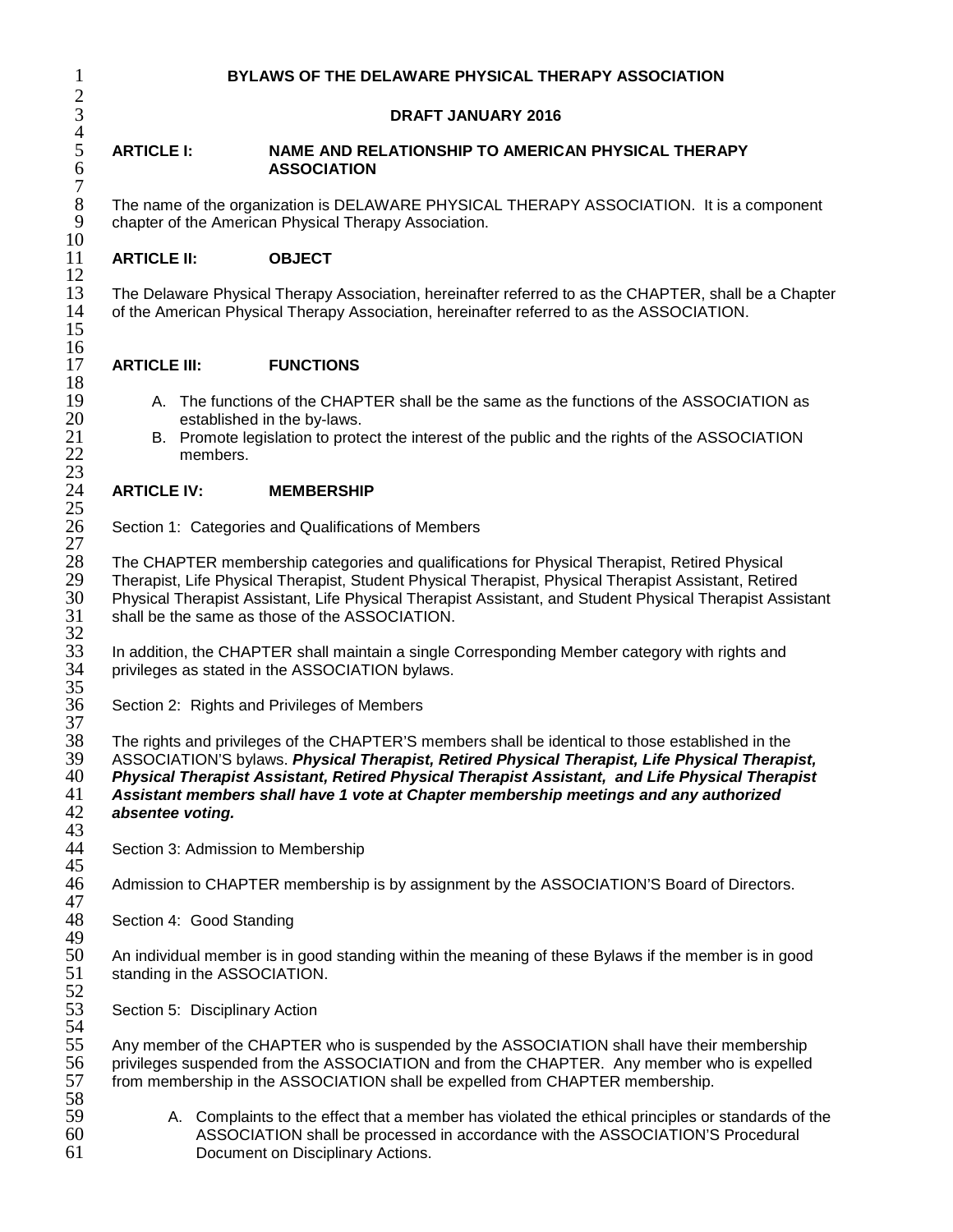- 2 B. The ASSOCIATIONS Code of Ethics and the Standards of Ethical Conduct for the Physical Therapist Assistants, as they now exist and as they may hereafter be amended or supplemented, shall be the guidelines of this CHAPTER, and shall be binding on the members of the CHAPTER as though incorporated in these Bylaws.
- Section 6: Reinstatement

9 Individuals are reinstated to CHAPTER membership in accordance with the ASSOCIATION'S Standing<br>10 Rules. The CHAPTER may not charge a reinstatement fee. Rules. The CHAPTER may not charge a reinstatement fee.

## 12 **ARTICLE V: DISTRICTS AND SPECIAL INTEREST GROUPS**

The CHAPTER may create districts and special interest groups within its territorial jurisdiction.

Section 1: Limitations

Districts/Special Interest Groups are subject to the following limitations:

- 
- 20 A. Bylaws and policies of the ASSOCIATION and the CHAPTER.<br>21 B. No district or special interest group shall profess or imply that it 21 B. No district or special interest group shall profess or imply that it speaks for or represents the CHAPTER or members other than those currently holding membership in the district or 22 CHAPTER or members other than those currently holding membership in the district or<br>23 special interest group unless authorized by the CHAPTER'S governing body. special interest group unless authorized by the CHAPTER'S governing body.

# 25 **ARTICLE VI: MEETINGS- NUMBER AND QUORUM**

Section 1: Numbers of Meetings

29 A minimum of four regular meetings hall be held during the fiscal year <del>and such additional meetings as</del><br>30 are necessary may be called by the President. Written notice of all meetings shall be send to all membe 30 are necessary may be called by the President. Written notice of all meetings shall be send to all members 31 at least ten days prior to the date of the meeting. at least ten days prior to the date of the meeting.

The last meeting of the fiscal year will be the annual meeting of the CHAPTER.

35 A special meeting *may be called by president* or must be called upon written petition of 50 percent of the membership.

Section 2: Quorum

40 Five (5) Percent of Physical Therapist, Retired Physical Therapist, Life Physical Therapist, Physical 41 Therapist Assistant, Retired Physical Therapist Assistant, and Life Physical Therapist Assistant members<br>42 of the CHAPTER in attendance at any regular, annual, or special meetings of the CHAPTER properly 42 of the CHAPTER in attendance at any regular, annual, or special meetings of the CHAPTER properly 43 called by the President shall constitute a quorum. called by the President shall constitute a quorum.

Section 3: Minutes

All meeting minutes shall be submitted to the ASSOCIATION within 45 days of the meeting.

## 49 **ARTICLE VII. EXECUTIVE COMMITTEE**

Section 1: Composition

53 The officers of the CHAPTER shall be the President, Vice-President, Secretary, Treasurer,<br>54 Representative to the PTA Caucus and the Chief Delegate. These six officers, <del>the immedia</del> 54 Representative to the PTA Caucus and the Chief Delegate. These six officers, <del>the immediate Past-</del><br>55 President and all *standing* committee chairpersons shall constitute the Executive Committee. 55 President and all *standing* committee chairpersons shall constitute the Executive Committee.

- Section 2: Qualifications
- 59 Only such members of the CHAPTER as are provided for in the Association bylaws, Article IV, Section 2, 60 Sub-paragraph B. (3).b, who have been members in good standing for a period of at least two years
- Sub-paragraph B.(3).b, who have been members in good standing for a period of at least two years
- 61 immediately preceding their election, and who have consented to serve, are eligible for election to office.

 $\frac{1}{2}$ 6 8  $\frac{11}{12}$  $\frac{13}{14}$  $\frac{15}{16}$  $\frac{17}{18}$  $\frac{19}{20}$  $\frac{24}{25}$  $\frac{26}{27}$ 28<br>29 32<br>33 34<br>35 37<br>38 39 44<br>45 46<br>47 48<br>49 50<br>51 52<br>53 56<br>57 58<br>59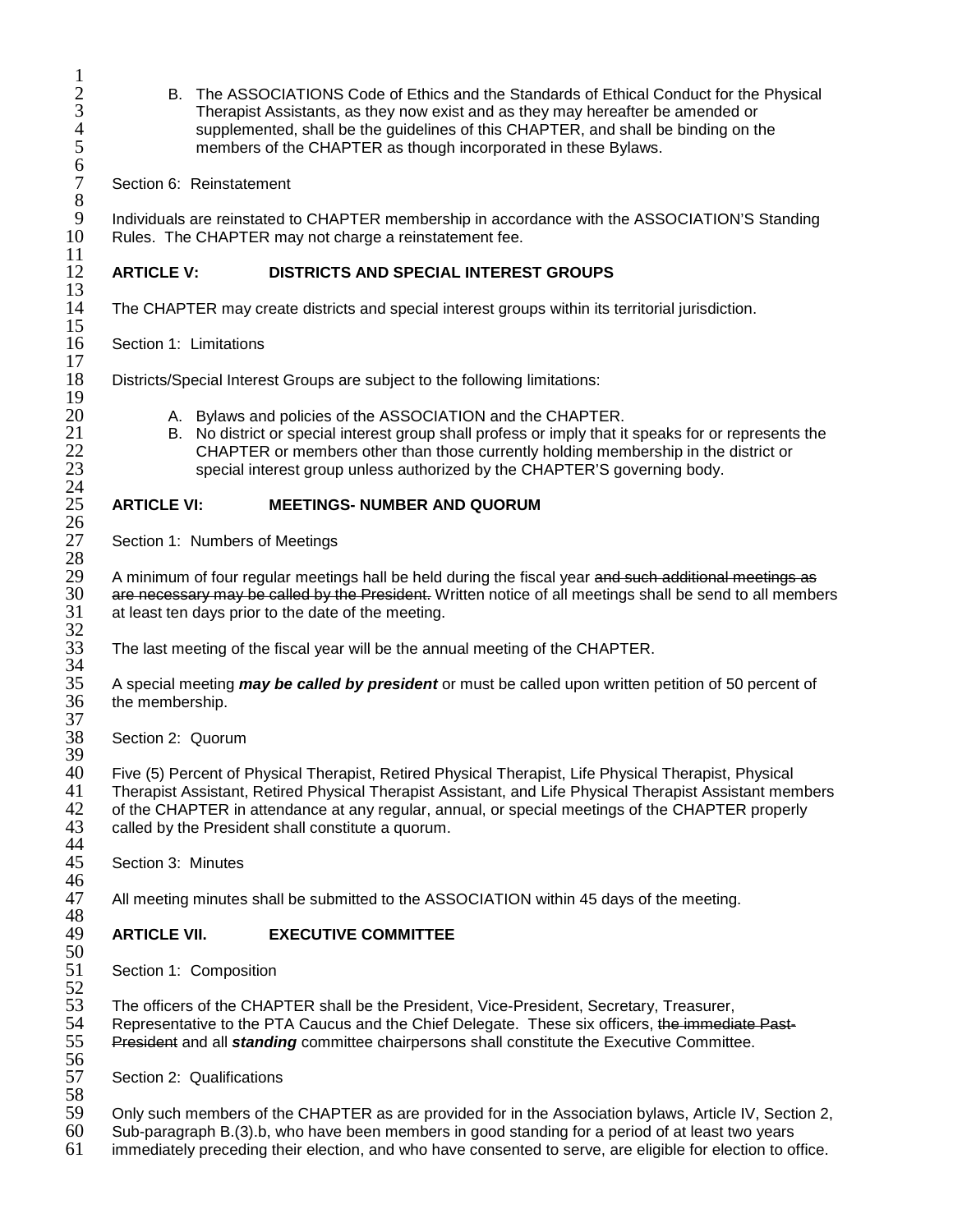1 Physical Therapist, Retired Physical Therapist, Life Physical Therapist, Physical Therapist Assistant,<br>2 Retired Physical Therapist Assistant, and Life Physical Therapist Assistant of the ASSOCIATION and 2 Retired Physical Therapist Assistant, and Life Physical Therapist Assistant of the ASSOCIATION and<br>3 who have consented to serve shall be eligible for election to the offices of Secretary and Treasurer. O 3 who have consented to serve shall be eligible for election to the offices of Secretary and Treasurer. Only 4 a Physical Therapist shall be eligible for election to the office of Chief Delegate. The President, who also a Physical Therapist shall be eligible for election to the office of Chief Delegate. The President, who also<br>5 serves as Delegate, and the Vice-President, who may succeed to the presidency if vacated, shall only be<br>6 a Phy serves as Delegate, and the Vice-President, who may succeed to the presidency if vacated, shall only be 6 a Physical Therapist, Retired Physical Therapist, or Life Physical Therapist of the ASSOCIATION. *Only a*  7 *Physical Therapist Member shall be eligible for election to the office of Chief Delegate, Delegate,*  8 *President, who also serves as an alternate Delegate, and the Vice-President, who may succeed to*  9 *the presidency if vacated. Only physical therapists assistant members may serve as the representative to the PTA Caucus.* 11  $\frac{12}{13}$ 13 No officer shall serve more than two consecutive terms in the same office except for the Chief Delegate.<br>14 All officers shall have one vote each on the Executive Committee. All officers shall have one vote each on the Executive Committee.  $\frac{15}{16}$ 16 The President, Representative to PTA Caucus, and Secretary shall be elected in even numbered years<br>17 and shall serve for a term of two vears of until the election of their successors. The Representative to th 17 and shall serve for a term of two years of until the election of their successors. The Representative to the<br>18 PTA Caucus is elected by Physical Therapist Assistant, Life Physical Therapist Assistant and Retired 18 PTA Caucus is elected by Physical Therapist Assistant, Life Physical Therapist Assistant and Retired 19<br>19 Physical Therapist Assistant members. The Chief Delegate, Vice-President, and Treasurer shall be 19 Physical Therapist Assistant members. The Chief Delegate, Vice-President, and Treasurer shall be<br>20 elected in odd numbered years and shall serve for a term of two years of until the election of their 20 elected in odd numbered years and shall serve for a term of two years of until the election of their<br>21 successors. successors.  $\frac{22}{23}$ Officers shall assume office effective January  $1<sup>st</sup>$  of the year immediately following the election.  $\frac{24}{25}$ Section 3: Duties of the Executive Committee  $\frac{26}{27}$ The Executive Committee shall: 28<br>29 29 A. Carry out the mandates and policies of the CHAPTER as determined by membership.<br>30 B. Have full power and authority to perform all acts and to transact all business for and o 30 B. Have full power and authority to perform all acts and to transact all business for and on behalf 31 of the CHAPTER, subject only to the provisions of these Bylaws, the ASSOCIATION'S Bylaws 31 of the CHAPTER, subject only to the provisions of these Bylaws, the ASSOCIATION'S Bylaws<br>32 and all resolutions and enactments of the membership. 32 and all resolutions and enactments of the membership.<br>33 C. Approve the annual budget prepared by the Treasurer, 33 C. Approve the annual budget prepared by the Treasurer, authorize expenditures of funds and 34 appoint a committee of three members to audit the Treasurer's accounts or have the accounts audited by a certified pubic accountant. 35 audited by a certified pubic accountant.<br>36 D. Create special committees, and direct the 36 D. Create special committees, and direct the activities of the special and standing committees, 37 except the nominating and ethics committees.<br>38 E. Bring before the members of the CHAPTER at 38 E. Bring before the members of the CHAPTER at any regular o special meeting or by 39 correspondence, communications from the ASSOCIATION for their information, opinion, and/or  $40$  vote.<br> $41$  <del>F. Appe</del> 41 F. Appoint, subject to the approval of the voting members of the CHAPTER, an advisory Council of 42 42 three or more members who shall serve for two years or until the election of new CHAPTER<br>43 officers and appointment of new Advisory Council. 43 **officers and appointment of new Advisory Council.**<br>44 **G.** Verify the proper membership category of all meml 44 G. Verify the proper membership category of all members of the CHAPTER.<br>45 H. Submit, as individual officers and committee chairperson, written annual re 45 H. Submit, as individual officers and committee chairperson, written annual reports at the annual meeting of the CHAPTER. 46 meeting of the CHAPTER.<br>47 L. Submit, as a group, an ani 47 I. Submit, as a group, an annual report of CHAPTER activities and fiscal status to the Board of 48 Directors of the ASSOCIATION, and other such reports as may be requested. 48 Directors of the ASSOCIATION, and other such reports as may be requested.<br>49 J. Appoint the Chairman of all Standing and Special Committees, except the Non 49 J. Appoint the Chairman of all Standing and Special Committees, except the Nominating and 50 Finance Committees, and fill all vacancies on the Executive Committee when they exist, except the office of the President. 52<br>53 Section 4: Duties of Elected Officers 54<br>55 55 In addition to the rights and duties as members of the Executive Committee the officers shall have the 56 Indian steps in the steps in the steps in the steps in the steps in the steps in the steps in the steps in the st following specified rights and duties: 57<br>58 58 A. The President shall serve as official spokesperson of the CHAPTER and shall preside at all<br>59 meetings of the CHAPTER and Executive Committee; and shall be an ex-officio member of 59 meetings of the CHAPTER and Executive Committee; and shall be an ex-officio member of all 500 committees except the Nominating and Ethics Committee. committees except the Nominating and Ethics Committee. 61 B. The President shall serve as *alternate* Delegate to the APTA House of Delegates.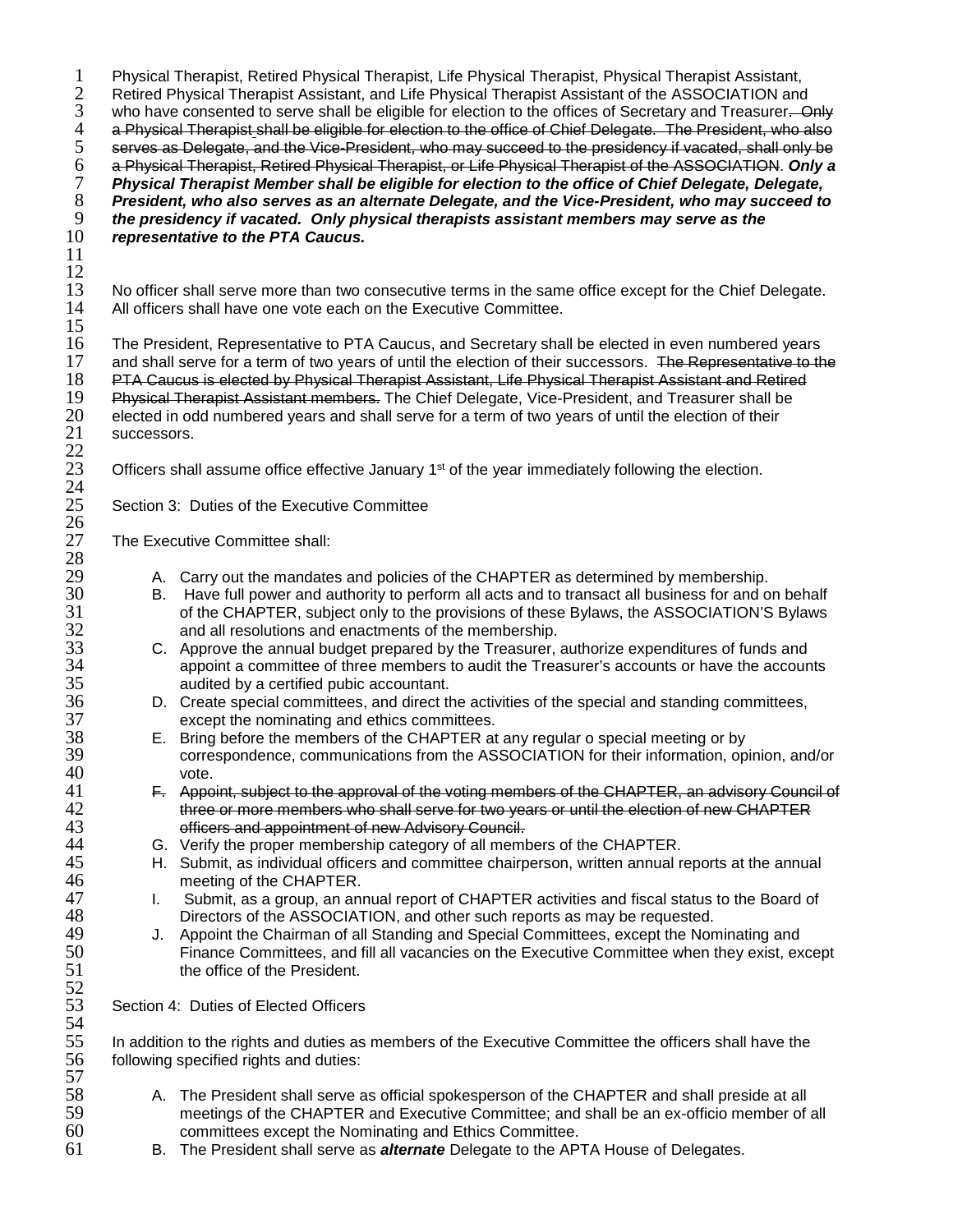- 1 C. The Vice-President shall assist the President in the discharge of his/her duties and assume the discharge of the President in his/her absence. 2 duties of the President in his/her absence.<br>3 D. The Secretary shall record the minutes of a
- 3 D. The Secretary shall record the minutes of all meetings of the CHAPTER, and the Executive 4 Committee and shall maintain the CHAPTERS file of records and official correspondence. The<br>5 Secretary shall maintain an accurate roster of current members. The Secretary shall submit a 5 Secretary shall maintain an accurate roster of current members. The Secretary shall submit a<br>6 copy for the minutes of all membership meetings and election results to the ASSOCIATION 6 copy for the minutes of all membership meetings and election results to the ASSOCIATION 7 headquarters within 30 days.<br>8 E. The Treasurer shall be custod
- 8 E. The Treasurer shall be custodian of all funds of the CHAPTER and shall prepare an annual<br>9 budget to be approved by the Executive Committee: serve as chair-person of the Finance 9 budget to be approved by the Executive Committee; serve as chair-person of the Finance 10 Committee; disburse payments only upon approval of the Executive Committee; keep a true 11 and accurate account of al receipts and disbursements in a book which shall be the property of 12 the CHAPTER; make a written report the CHAPTER at the Annual Meeting and to the 12 the CHAPTER; make a written report the CHAPTER at the Annual Meeting and to the<br>13 Executive Committee, upon request, and such other reports as may be required.
- 13 Executive Committee, upon request, and such other reports as may be required.<br>14 **E.** The Chief Delegate shall perform such duties as specified elsewhere in these By
- 14 F. The Chief Delegate shall perform such duties as specified elsewhere in these Bylaws.<br>15 G. The Representative to the PTA Caucus shall attend the annual meeting of the represe 15 G. The Representative to the PTA Caucus shall attend the annual meeting of the representative<br>16 body of the National Assembly: represent the CHAPTER on such matters as ordered by the 16 body of the National Assembly; represent the CHAPTER on such matters as ordered by the<br>17 **Executive Committee: provide a written report of information from meeting to the Executive** 17 Executive Committee; provide a written report of information from meeting to the Executive Committee.

Section 5: Vacancies - How Filled

 $\frac{21}{22}$ 22 If, before the expiration so the term of office for which he/she was elected, the President dies, resigns, is<br>23 removed from office, or becomes disqualified, the Vice-President shall succeed to the office vacated for 23 removed from office, or becomes disqualified, the Vice-President shall succeed to the office vacated for<br>24 the unexpired portion of the term. Vacancies created by the death, resignation, removal from office of 24 the unexpired portion of the term. Vacancies created by the death, resignation, removal from office of 25 disqualification of the other officers and committee members shall be filled by appointment by the 25 disqualification of the other officers and committee members shall be filled by appointment by the 26 Executive Committee of the unexpired portion of the term. Executive Committee of the unexpired portion of the term.  $\frac{27}{28}$ 

Section 6: Meeting of the Executive Committee

29<br>30 30 The Executive Committee shall meet at least twice annually and at such other times as may be necessary<br>31 to conduct the business of the CHAPTER. Except when emergency meetings are called *by the* 31 to conduct the business of the CHAPTER. Except when emergency meetings are called *by the*  **President**, written notice of the meetings of the Executive Committee shall be send out to its members at 33 least ten days prior to the date of the meeting. The presence of five members shall constitute a quorum 33 least ten days prior to the date of the meeting. The presence of five members shall constitute a quorum<br>34 for the Executive Committee. A Special Meeting must be called upon written petition of 50 percent of the 34 for the Executive Committee. A Special Meeting must be called upon written petition of 50 percent of the 35<br>35 Executive Committee. Executive Committee.

#### 36<br>37 37 **ARTICLE VIII. COMMITTEES**

38<br>39 Section 1: Nominating Committee

40<br>41 41 A. The Nominating Committee shall consist of three Physical Therapist, Retired Physical Therapist, or<br>42 Life Physical Therapist, *Physical therapist assistant, retired physical therapist assistant or life* 42 Life Physical Therapist, *Physical therapist assistant, retired physical therapist assistant or life*  43 *physical therapist assistant* members elected by voting members. Each committee member will serve 44 for a term of three years; terms shall not expire simultaneously; thus one member of the Nominating 44 for a term of three years; terms shall not expire simultaneously; thus one member of the Nominating<br>45 Committee shall be elected annually. No committee member shall serve for more than one consecu 45 Committee shall be elected annually. No committee member shall serve for more than one consecutive<br>46 term. Only those who have been members of the CHAPTER for at least two years preceding election wi 46 term. Only those who have been members of the CHAPTER for at least two years preceding election will<br>47 be eligible to serve on the Nominating Committee. be eligible to serve on the Nominating Committee.

48<br>49

 $\frac{19}{20}$ 

- 49 The duties of the Nominating Committee, e.g., are to seek out candidates for vacant offices, to review<br>50 their qualifications, to ascertain their willingness to serve, to nominate candidates or candidates for ea 50 their qualifications, to ascertain their willingness to serve, to nominate candidates or candidates for each<br>51 office, and to report the Election Results at the Annual meeting of the CHAPTER. 51 office, and to report the Election Results at the Annual meeting of the CHAPTER.<br>52 B. The Nominating Committee shall elect its own Chairperson.
- B. The Nominating Committee shall elect its own Chairperson.
- 53<br>54 Section 2: Finance Committee

55<br>56 56 The Finance Committee shall be composed of the current Treasurer of the CHAPTER as chairperson, at 57 Ieast two committee members who are selected by the Chairperson, to assist him/her in carrying out 57 least two committee members who are selected by the Chairperson, to assist him/her in carrying out 58 plans and financial responsibilities of the CHAPTER. plans and financial responsibilities of the CHAPTER.

- 59 Section 3: Ethics Committee
- 61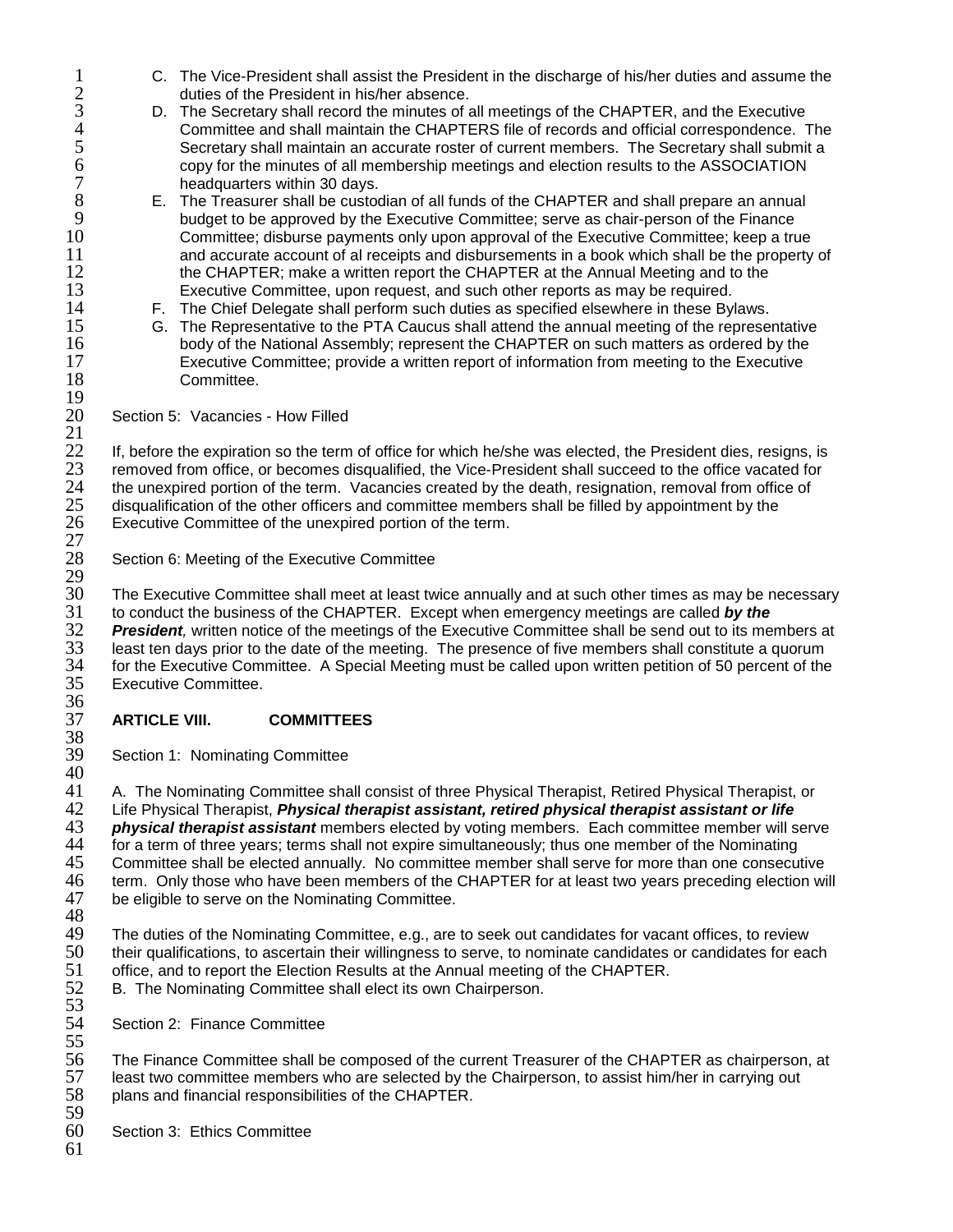1 The Ethics Committee shall be a three-person committee, one person appointed annually by the <br>2 Executive Committee. The individual with the most seniority in the committee shall serve as chai

2 Executive Committee. The individual with the most seniority in the committee shall serve as chairperson.<br>3 The committee shall be charged with investigating any ethics complaints according to the The committee shall be charged with investigating any ethics complaints according to the

4 ASSOCIATION'S stated procedures.

Section 4: Standing Committees

5

7

 $\frac{11}{12}$ 

 $\frac{18}{19}$ 

 $\frac{20}{21}$ 

 $\frac{22}{23}$ <br>23

 $\frac{25}{26}$ 

8 The following Standing Committees shall be appointed by the Executive Committee and shall serve for<br>9 two vears or until their successors have been appointed and have assumed office. The Chairperson an 9 two years or until their successors have been appointed and have assumed office. The Chairperson and 10 members of each Committee shall be appointed by the Executive Committee. members of each Committee shall be appointed by the Executive Committee.

- 12 A. Continuing Education *Events*
	-
- 13 B. Legislative<br>14 C. Public Rela 14 C. Public Relations/Newsletter<br>15 D. Membership/Directory
- 15 D. Membership<del>/Directory</del><br>16 E. Bylaws
- 16 E. Bylaws<br>17 **F. Pavme** 
	- 17 *F. Payment and Advocacy*

Section 5: Special Committees

Special Committees shall be established by the Executive Committee as needed. Chairpersons of the Special Committees will be designated by the Executive Committee.

Section 6: Vacancies - How Filled

26 If a committee member dies, resigns, is removed from office or fails to serve, the Executive Committee 27 shall appoint an eligible member to serve the unexpired portion of the term. shall appoint an eligible member to serve the unexpired portion of the term.

# 28<br>29 29 **ARTICLE IX. DELEGATES TO THE ASSOCIATION'S HOUSE OF DELEGATES** 30<br>31

Section 1: Representation and Registration

32<br>33 33 The CHAPTER must be represented in the House of Delegates at least every third year. The CHAPTER<br>34 Shall notify ASSOCIATION headquarters of the names of the CHAPTER delegates. The credential card 34 shall notify ASSOCIATION headquarters of the names of the CHAPTER delegates. The credential card<br>35 issues by the ASSOCIATION shall be signed by the CHAPTER President. issues by the ASSOCIATION shall be signed by the CHAPTER President. 36<br>37

Section 2: Qualifications

38<br>39 39 No member may be selected for the House of Delegates unless he has been a member in good standing<br>40 of the ASSOCIATION in any category of membership p for the two years immediately preceding. of the ASSOCIATION in any category of membership p for the two years immediately preceding.

 $\frac{41}{42}$ Section 3: Section and Terms

43 44 In odd numbered years, the CHAPTER shall elect the chief delegate. The President, who is elected in<br>45 the even numbered years, will serve as the *alternate* Delegate. At the time in which the CHAPTER is 45 the even numbered years, will serve as the *alternate* Delegate. At the time in which the CHAPTER is 46 entitled to additional delegates, such delegates will be elected in the even numbered years. *Additional*  47 *delegate(s) will be elected in the even numbered years.* If any delegate to whom the CHAPTER is 48 entitled is not able to attend the House of Delegates, the CHAPTER shall confer on the chief delegate the<br>49 in the cast the vote or votes of the delegate not attending **unless an alternate delegate is present.** If 49 right to cast the vote or votes of the delegate not attending *unless an alternate delegate is present.* If 50 the Chief Delegate is unable to attend a session of the House of Delegates, the delegates attending will<br>51 select an Acting Chief Delegate to assume his/her duties. A CHAPTER delegate may not in the same 51 select an Acting Chief Delegate to assume his/her duties. A CHAPTER delegate may not in the same<br>52 year serve as a section delegate. year serve as a section delegate.

53<br>54 Section 4: Rights and Duties of Delegates

55<br>56 56 The Chief Delegate is responsible for the CHAPTER'S total voting delegation at the annual session of the<br>57 House of Delegates, and will present a written report of the proceedings of the House of Delegates to the 57 House of Delegates, and will present a written report of the proceedings of the House of Delegates to the 58<br>58 Executive Committee of the CHAPTER within thirty days of the session. All delegates are expected to: Executive Committee of the CHAPTER within thirty days of the session. All delegates are expected to: 59

60 A. Register and file their credential card prior to the first meeting of the House of Delegates and as 61 such other times as designated by the House Officers.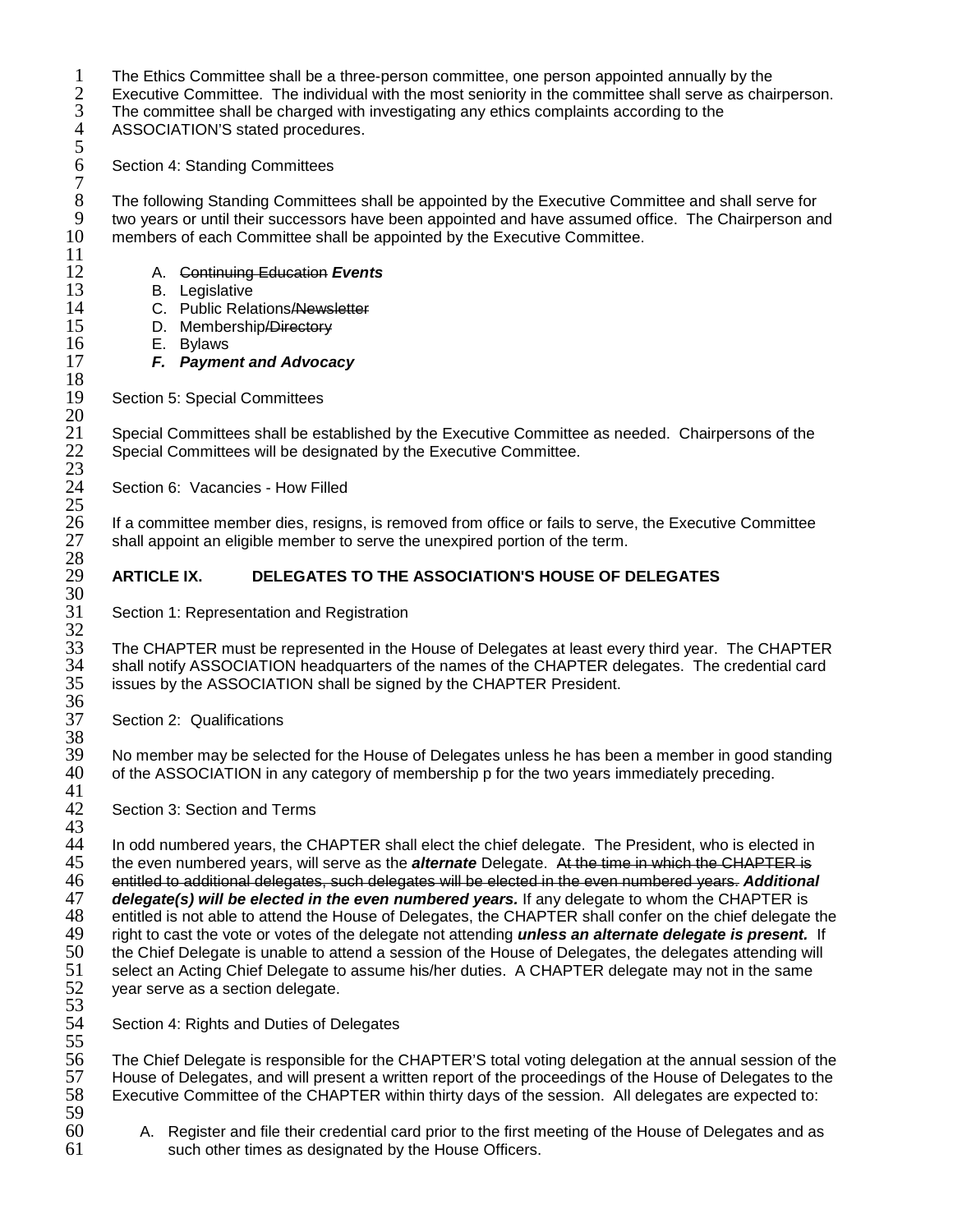- 
- 1 B. Attend the annual and special sessions of the House of Delegates.<br>
2 C. Represent the CHAPTER on such matters as are ordered by the Ex<br>
3 members of the CHAPTER. 2 C. Represent the CHAPTER on such matters as are ordered by the Executive Committee and/or the
- 3 members of the CHAPTER.<br>
4 D. Vote by voice of ballot at the<br>
5 CHAPTER<br>
6 E. Upon request, present inform<br>
7 members of the CHAPTER f D. Vote by voice of ballot at the House of Delegates in accordance with the policies of the **CHAPTER** 
	- 6 E. Upon request, present information from the House of Delegates to the Executive Committee and members of the CHAPTER for their information, consideration, discussion, and/or opinion.

#### 9 **ARTICLE X. ELECTIONS** 10

 $\frac{8}{9}$ 

- 11 A. A slate of candidates and their statements regarding their candidacy shall be posted on the<br>12 Chapter website. Members will be notified either by mail or electronically no later than six we 12 Chapter website. Members will be notified either by mail or electronically no later than six weeks orior to November 1. prior to November 1.
- 14 B. Physical Therapist, Retired Physical Therapist, and Life Physical Therapist members shall have<br>15 one vote. Physical Therapist Assistant, Retired Physical Therapist Assistant, and Life Physical 15 one vote. Physical Therapist Assistant, Retired Physical Therapist Assistant, and Life Physical 16 16 Therapist Assistant members shall each have one half-vote. Therapist Assistant members shall each have one half-vote.
- 17 C. On petition of 10 eligible voting members of the chapter, a qualified, consenting member shall be placed in nomination for a position as an officer, director, a member of the Nominating 18 placed in nomination for a position as an officer, director, a member of the Nominating<br>19 Committee, or a delegate. Such a petition must be filed with the officers of the Nomina 19 Committee, or a delegate. Such a petition must be filed with the officers of the Nominating<br>20 Committee no later than 30 days after the slate of candidates prepared by the Nominating 20 20 Committee no later than 30 days after the slate of candidates prepared by the Nominating<br>21 Committee has been published and distributed to members. A candidate nominated by pe 21 Committee has been published and distributed to members. A candidate nominated by petition<br>22 shall be afforded similar opportunities for publication of candidacy to the membership as those 22 shall be afforded similar opportunities for publication of candidacy to the membership as those<br>23 forest afforded a candidate nominated by the Nominating Committee, except that this individual shall 23 afforded a candidate nominated by the Nominating Committee, except that this individual shall be 24 identified as nominated by petition. identified as nominated by petition.
- 25 D. Elections shall be conducted via electronic or mail balloting and will be completed by November<br>26 1. Results of the election will be announced at the Annual Meeting. New officers will assume 26 1. Results of the election will be announced at the Annual Meeting. New officers will assume<br>27 for the effective January 1 of the vear immediately following the election. office effective January 1 of the year immediately following the election.
- 28 E. The designated Officers of the Chapter shall be elected on a rotational basis.
- 29 The President, Representative to the PTA Caucus, and Secretary shall be elected in even<br>30 The numbered vears. numbered years.
- 31 The Chief Delegate, Vice President, and Treasurer shall be elected in odd numbered years.

## 32 *Additionally, non-officer positions shall be elected including nominating committee*  33 *members and delegates as previously described.*

- 34 F. The voting body shall be composed of all members of the Chapter who have voting privileges in<br>35 the Association. A ten percent (10%) return shall be required for a valid vote. the Association. A ten percent (10%) return shall be required for a valid vote.
- 36 G. A plurality of the votes cast is necessary for election as Officers and members of the Nominating<br>37 Committee. Should a tie occur between two or more candidates for any position, a run-off ballot 37 Committee. Should a tie occur between two or more candidates for any position, a run-off ballot will be promptly sent to the membership. Run-off ballots shall prominently specify the deadline.
- 39 H. Results of elections shall be sent to APTA Association Headquarters within 45 days.

#### 40<br>41 41 **ARTICLE XI: FINANCE**

- 42<br>43 Section 1: Fiscal Year
- 44<br>45 45 The fiscal year of this CHAPTER shall be from January 1 through December 31.
- 46<br>47 Section 2: Limitation on Expenditures
- 48<br>49 49 No officer, employee, or committee shall expend any money not provided in the budget as adopted, or <br>50 spend any money in excess of the budget allotment, except by order of the CHAPTER'S Executive
- spend any money in excess of the budget allotment, except by order of the CHAPTER'S Executive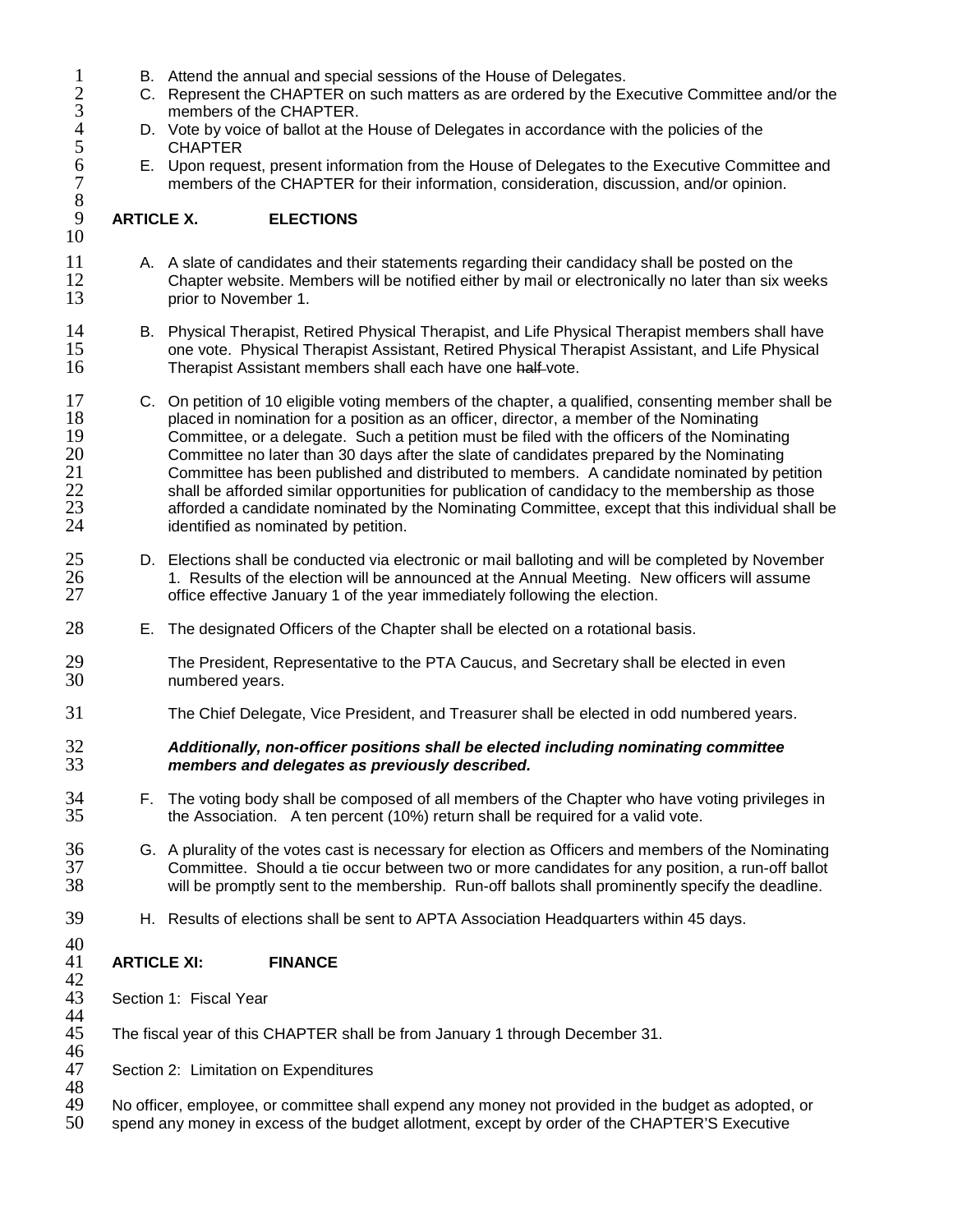1 Committee. The Executive Committee shall not commit the CHAPTER to any financial obligation in<br>2 excess of its current financial resources. excess of its current financial resources.

- Section 3: Dues
- 6 A. Dues structure for

|    | $\circ$  | <b>Physical Therapist</b>                                           | \$110 |
|----|----------|---------------------------------------------------------------------|-------|
|    | $\circ$  | Physical Therapist- Post Professional Student                       | \$30  |
| 10 | $\circ$  | <b>Physical Therapist Assistant</b>                                 | \$50  |
| 11 | $\Omega$ | <b>Life Physical Therapist</b>                                      | \$0   |
| 12 | $\Omega$ | Life Physical Therapist Assistant                                   | \$0   |
| 13 | $\circ$  | <b>Retired Physical Therapist</b>                                   | \$30  |
| 14 | $\circ$  | <b>Retired Physical Therapist Assistant</b>                         | \$30  |
| 15 | $\Omega$ | Student Physical Therapist and Student Physical Therapist Assistant | \$30  |
| 16 | ∩        | Corresponding                                                       | \$50  |
|    |          |                                                                     |       |

17 18

 $\frac{27}{28}$ 

 $\frac{3}{4}$ 

5

 $\begin{array}{c} 7 \\ 8 \end{array}$ 

- 19 B. Student Physical Therapist and Student Physical Therapist Assistant member dues are for 12<br>20 months from the time of renewal or ioin date. As of the last day of the graduation month. the 20 months from the time of renewal or join date. As of the last day of the graduation month, the<br>21 Student Physical Therapist and Student Physical Therapist Assistant members automatically 21 Student Physical Therapist and Student Physical Therapist Assistant members automatically<br>22 convert to the Physical Therapist or Physical Therapist Assistant member category for the 22 convert to the Physical Therapist or Physical Therapist Assistant member category for the<br>23 remainder of the 12 months of membership. Once the membership remainder expires, the remainder of the 12 months of membership. Once the membership remainder expires, these new 24 Physical Therapist and Physical Therapist Assistant members are eligible for one year of 25 membership at 50% of the ASSOCIATION and CHAPTER dues rate for a Physical Therapist or<br>26 Thysical Therapist Assistant member. Physical Therapist Assistant member.
	- Section 4: Dues Changes

 $\frac{29}{30}$ 30 All dues changed passed by the CHAPTER and approved by the APTA Board of Directors shall become<br>31 effective on the first day of ASSOCIATION'S fiscal year following the CHAPTER vote and APTA Board o 31 effective on the first day of ASSOCIATION'S fiscal year following the CHAPTER vote and APTA Board of Directors approval. New dues shall apply to the members at the time of individual renewal.  $\frac{32}{33}$ <br> $\frac{33}{34}$ 

Section 5: Financial Report

35<br>36 36 The CHAPTER shall submit its annual financial statements, tax return and audit report to the ASSOCIATION when and as directed by APTA headquarters.

## 38<br>39 39 **ARTICLE XII. DISSOLUTION**

40<br>41 41 The CHAPTER may be voluntarily dissolved by a vote of two-thirds of the Physical Therapist, Retired<br>42 Physical Therapist, Life Physical Therapist , Physical Therapist Assistant, Retired Physical Therapist 42 Physical Therapist, Life Physical Therapist ,Physical Therapist Assistant, Retired Physical Therapist 43 Assistant, and Life Physical Therapist Assistant members present provided notice has been sent out by<br>44 mail to all voting members of the CHAPTER at least 30 davs prior to the vote. mail to all voting members of the CHAPTER at least 30 days prior to the vote.

## 45<br>46 46 **ARTICLE XIII. PARLIAMENTARY AUTHORITY**

47 48 The rules contained in the current edition of *Robert's Rules of Order Newly Revised* shall govern the 49 CHAPTER in all cases to which they are applicable and in which they are not inconsistent with the these<br>50 Bylaws and any special rules of order that the CHAPTER may adopt. Bylaws and any special rules of order that the CHAPTER may adopt.

## 51<br>52 52 **ARTICLE XIV. AMENDMENTS**

53<br>54 Section 1: General

55<br>56 56 These Bylaws may be amended, in whole or in part, at any meeting of the CHAPTER by two-thirds vote

57 of the Physical Therapist, Retired Physical Therapist, Life Physical Therapist, Physical Therapist

58 Assistant, Retired Physical Therapist Assistant, and Life Physical Therapist Assistant members present and voting provided that at least thirty days prior to that meeting a copy of the proposed amendments